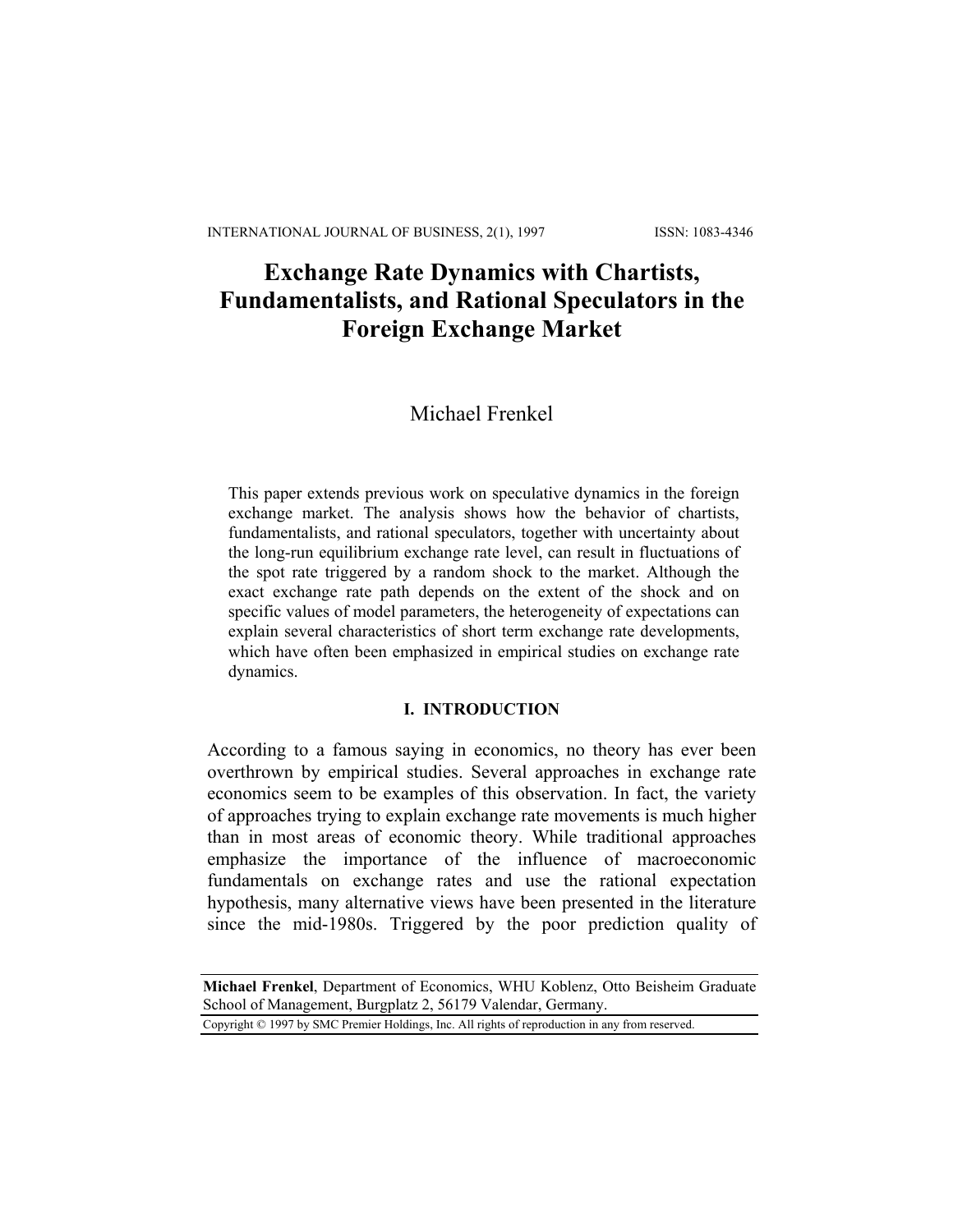2 and 2 Frenkel

traditional exchange rate approaches and the frequently observed bias of forward exchange rates, a number of more recent contributions question the view that participants in the foreign exchange market base their decisions on rational expectations about the development of fundamentals.<sup>1</sup> For example, studies by Chinn und Frankel [1], Frankel and Chinn [6], Frankel and Froot [7,8,9], Froot and Ito [11], Goodhart [14], Ito [16], Liu and Maddala [21], Taylor [25], and Taylor and Allen [25] on the formation of expectations of foreign exchange market participants reject the rational expectation hypothesis. These studies often suggest that speculators base their expectations on chart analyses of exchange rate movements. This has led to some models that explain exchange rate dynamics, at least for shorter time horizons, on the basis of the behavior of chartists or noise-traders (Frankel and Froot [8] and Cutler et al. [2]).

The emphasis of chartists in explaining exchange rate movements has not been without criticism. A number of authors reject the view that irrationality plays a role in foreign exchange markets. They see the disappointing performance of models that are based on fundamentals in the presence of uncertainty about the development of fundamentals and in changing risks of assets. They show that observed characteristics of exchange rate dynamics can be explained by phenomena such as the peso-problem, news, a learning process, rational bubbles, or changing risk premia. Often-cited papers of this category of approaches are, for example, those of Edwards [5], Garber [12,13], Hartley [15], Krasker [18], and Lewis [19,20]. The common feature of all these approaches is the use of the rational expectations hypothesis.

The purpose of this paper is to develop a simple model that integrates the described opposite views, i.e., that participants in the foreign exchange market have rational expectations or base their expectations on the development of fundamentals and that speculators are chartists. By combining different types of speculators, this model allows us to take into account heterogeneous expectations, a feature emphasized, in particular, by Ito [16] and Takagi [24]. The model extends previous work by Cutler et al. [2] and allows us to generate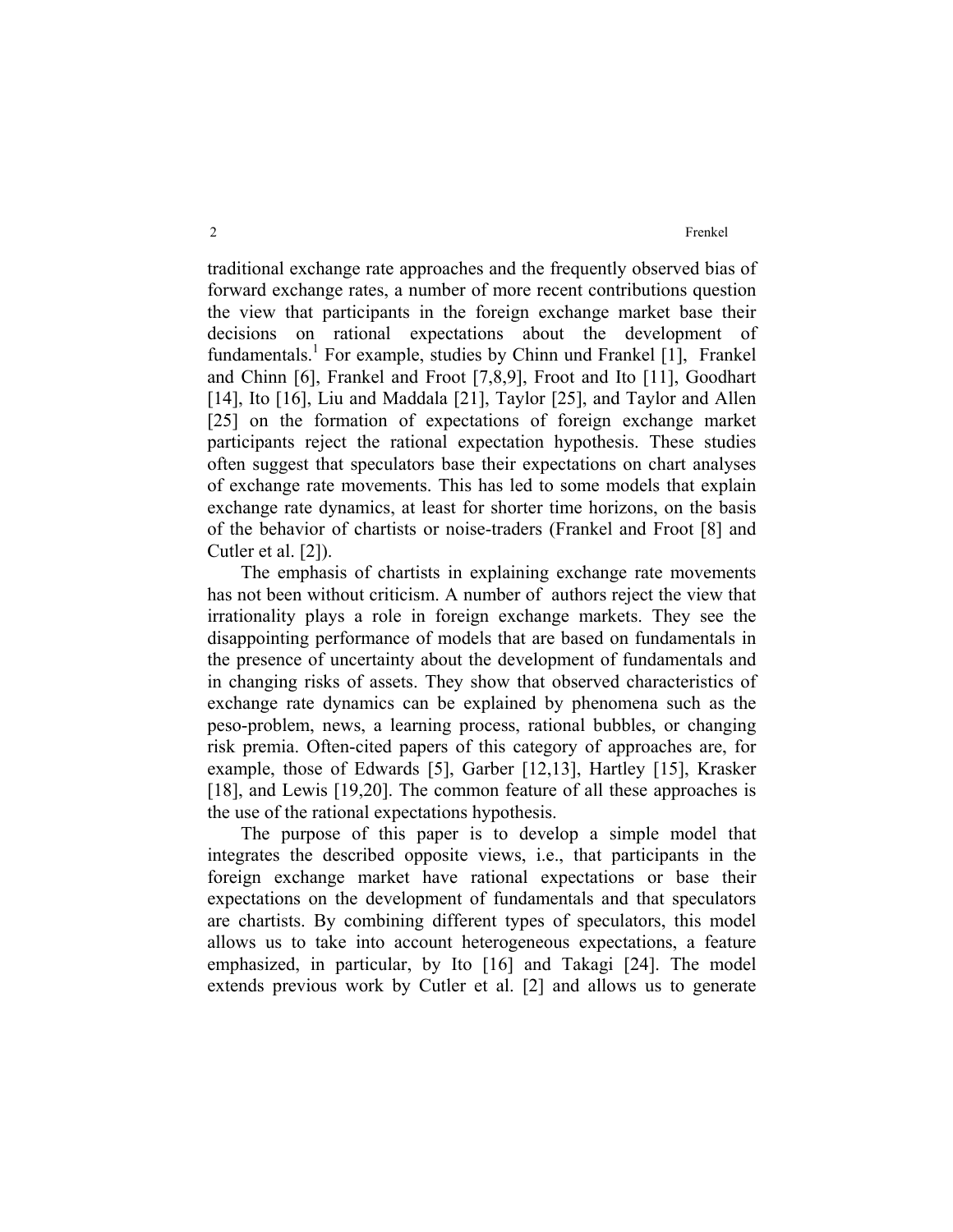some dynamic features, which have often been observed as characteristics of the foreign exchange market. The rest of the paper is structured as follows. Section 2 lays out the structure of the model. Section 3 examines the dynamics of the spot rate and the forward rate under the assumption that all speculators are chartists. Section 4 extends the model by incorporating speculators with regressive expectations and uncertainty among these speculators. Section 5 adds speculators with rational expectations, and Section 6 summarizes the results and indicates some extensions of the analysis.

## **II. THE MODEL**

The basis of the model developed in this section is the following four observations. First, some actors in the foreign exchange markets base their expectations on technical analyses of past exchange rate movements. Second, some speculators are convinced that fundamentals drive the exchange rate in the long run. Third, speculation in the foreign exchange market is conducted in the spot market. Fourth, from time to time, random factors influence the exchange rate, for example, due to wrongly perceived changes in fundamentals.

The model applies a simple asset market approach and, thus, assumes that the spot exchange rate at time t is determined by the stock of domestic assets relative to foreign assets and the relative demand for these assets. Denoting the logarithm of relative demand for foreign assets at time t by  $d_t$  and relative supply of domestic assets by  $m_t$ , the logarithm of the spot exchange rate  $(s_t)$ , expressed as the price of one unit of foreign currency in domestic currency units, can be written as

$$
s_t = m_t + d_t + u_t, \qquad (1)
$$

where  $u_t$  represents a random influence. Both an increase in the stock of domestic assets and a shift of asset demand towards foreign assets lead to a rise in the exchange rate, i.e., to a depreciation of the domestic currency.2 To focus on the interaction of different types of speculators in the foreign exchange market, which is reflected in the desired changes in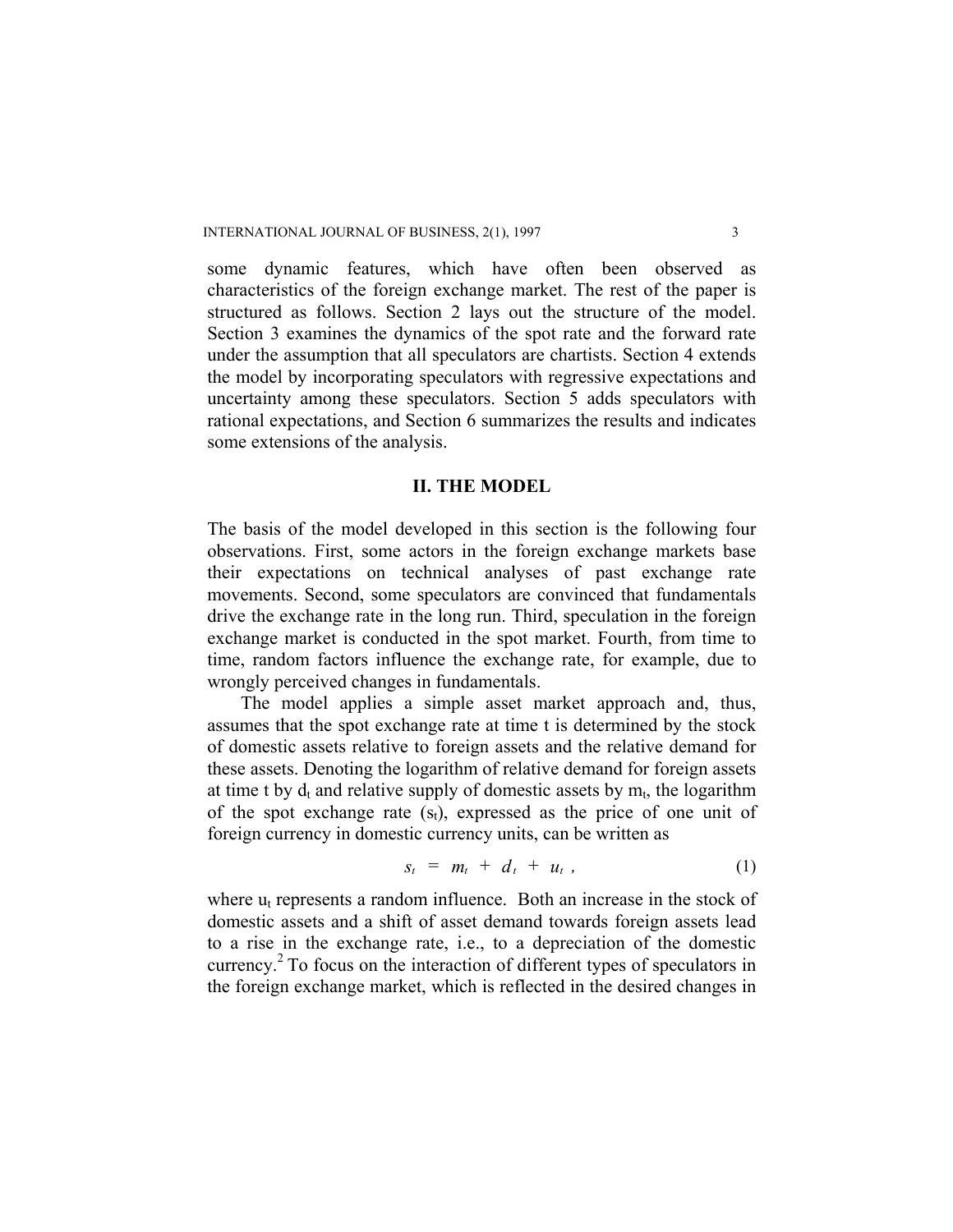the structure of their portfolio, the supply of assets is assumed to be constant. Thus, only demand and random factors affect the exchange rate.

The model assumes that three types of foreign exchange market actors influence the exchange rate. We call them chartists, fundamentalists, and rational speculators.<sup>3</sup> This is similar to Cutler et al. [2] who distinguish chartists, who have extrapolative expectations, and fundamentalists, who have regressive expectations. However, we use more specific assumptions about the behavior of actors in the foreign exchange market, which allows us to analyze in more detail the effects of shocks on exchange rate dynamics. Furthermore, we incorporate uncertainty of market participants as an additional characteristic of the foreign exchange market.

We assume that chartists' relative demand for foreign assets  $(d_t^c)$  is based on the following function

$$
d_t^c = \theta_l(s_t - s_{t-l}) + \theta_2(s_{t-l} - s_{t-2}). \tag{2}
$$

For simplicity, we will refer to the relative demand simply as the demand for foreign exchange. The demand of chartists as expressed in equation (2) is based on a trend. Chartists compare the current change in the exchange rate with the change in the previous period. The parameters  $\theta_1$ and  $\theta_2$  are the demand elasticities of chartists with respect to the changes in the exchange rate.

A second group of speculators are fundamentalists with regressive expectations. They assume that the exchange rate will eventually move towards a level  $s_t^f$ , which reflects a perceived equilibrium value based on macroeconomic developments relevant for exchange rate determination. The demand of fundamentalists for foreign assets  $(d<sup>f</sup>)$  is

$$
d_t^f = \gamma(s_t^f - s_t). \tag{3}
$$

The higher the long-term expected exchange rate is compared to the actual exchange rate, the higher is the demand of fundamentalists. The parameter  $\gamma$ denotes the demand elasticity. We will later take into account that fundamentalists may not exert any demand unless the difference in parentheses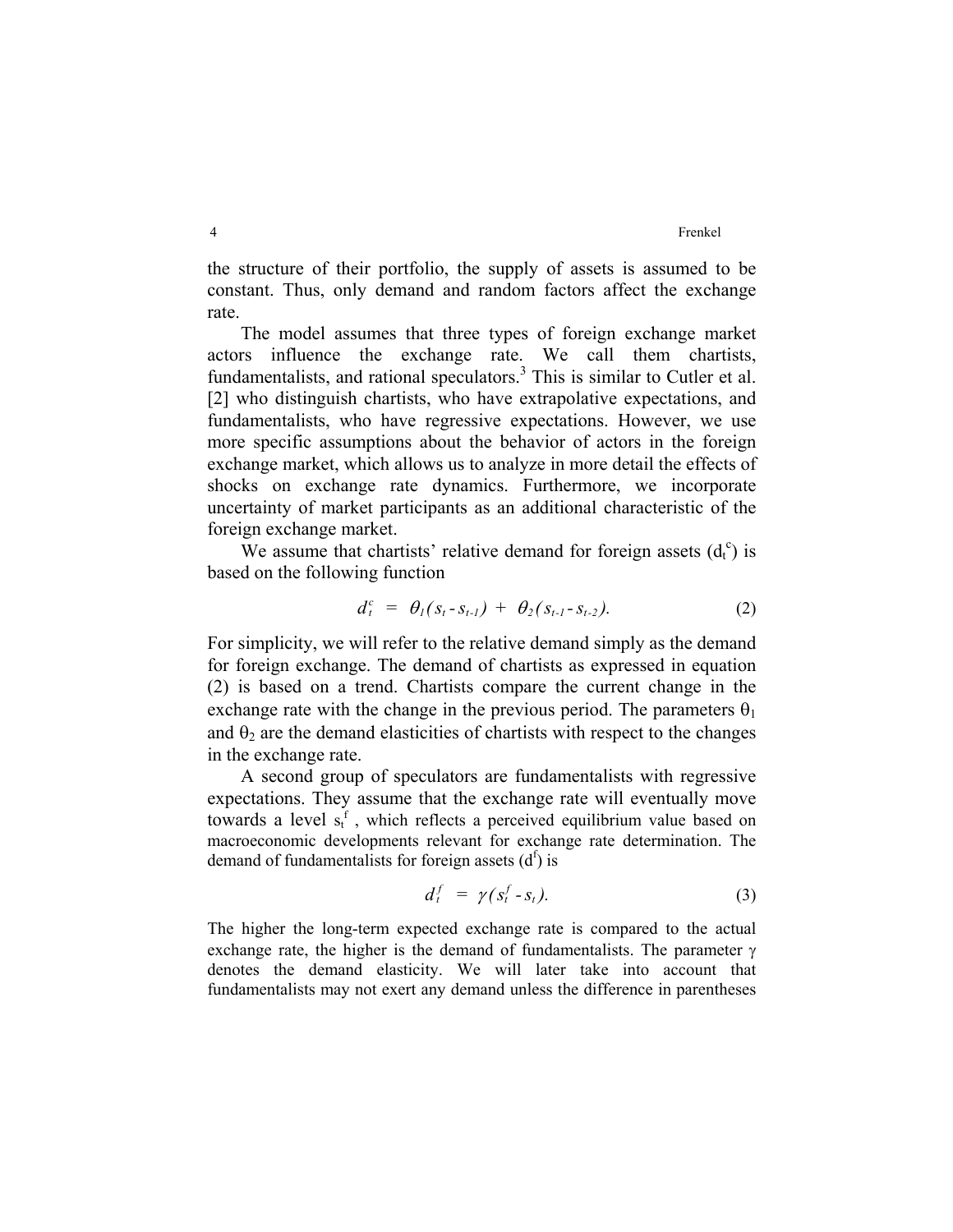on the right-hand side of equation (3) exceeds a certain threshold. In addition, fundamentalists may require some time to form an opinion about the long-term exchange rate. This may be caused by uncertainties about the true stance of economic policies.

A third group of speculators is assumed to have rational expectations. We refer to them as rational speculators. They know the dynamics of the exchange rate triggered by the behavior of chartists and fundamentalists. Their demand for foreign assets and, thus, for foreign exchange  $(d<sup>r</sup>)$  is a function of the expected difference between the exchange rate expected for the next period and the current exchange rate. This yields

$$
d_t^r = \mu E_t (s_{t+1} - s_t). \tag{4}
$$

Here,  $\mu$  and E denote the elasticity of rational speculators' demand and the conditional rational expectation value, respectively.

Combining the demand of the three groups of speculators and denoting the shares of chartists and fundamentalists by  $\alpha$  and  $\beta$  yields

$$
d_t = \alpha d_t^c + \beta d_t^f + (1 - \alpha - \beta) d_t^r. \tag{5}
$$

The smaller  $\alpha$  and  $\beta$  are, the more is the foreign exchange market dominated by rational speculators.

Equations (1) through (5) describe the model. The dynamics of the model, following a random shock in the foreign exchange market, depend on specific assumptions about the elasticities of speculators' demand and the share of the different speculator groups in the foreign exchange market. The next sections discuss different variations of the model and examine whether the resulting dynamics following a shock are consistent with observations in the foreign exchange market.

#### **III. THE FOREIGN EXCHANGE MARKET WITH CHARTISTS ONLY**

A first variation of the model described in the previous section assumes that speculators can simply be described as chartists, i.e., that  $\alpha=1$  and  $\beta=0$ . In this case, combining equations (1) and (2) gives

$$
s_t = \theta_l(s_t - s_{t-l}) + \theta_2(s_{t-l} - s_{t-2}) + m_t + u_t. \qquad (6)
$$

Using this expression together with the assumptions about the shares in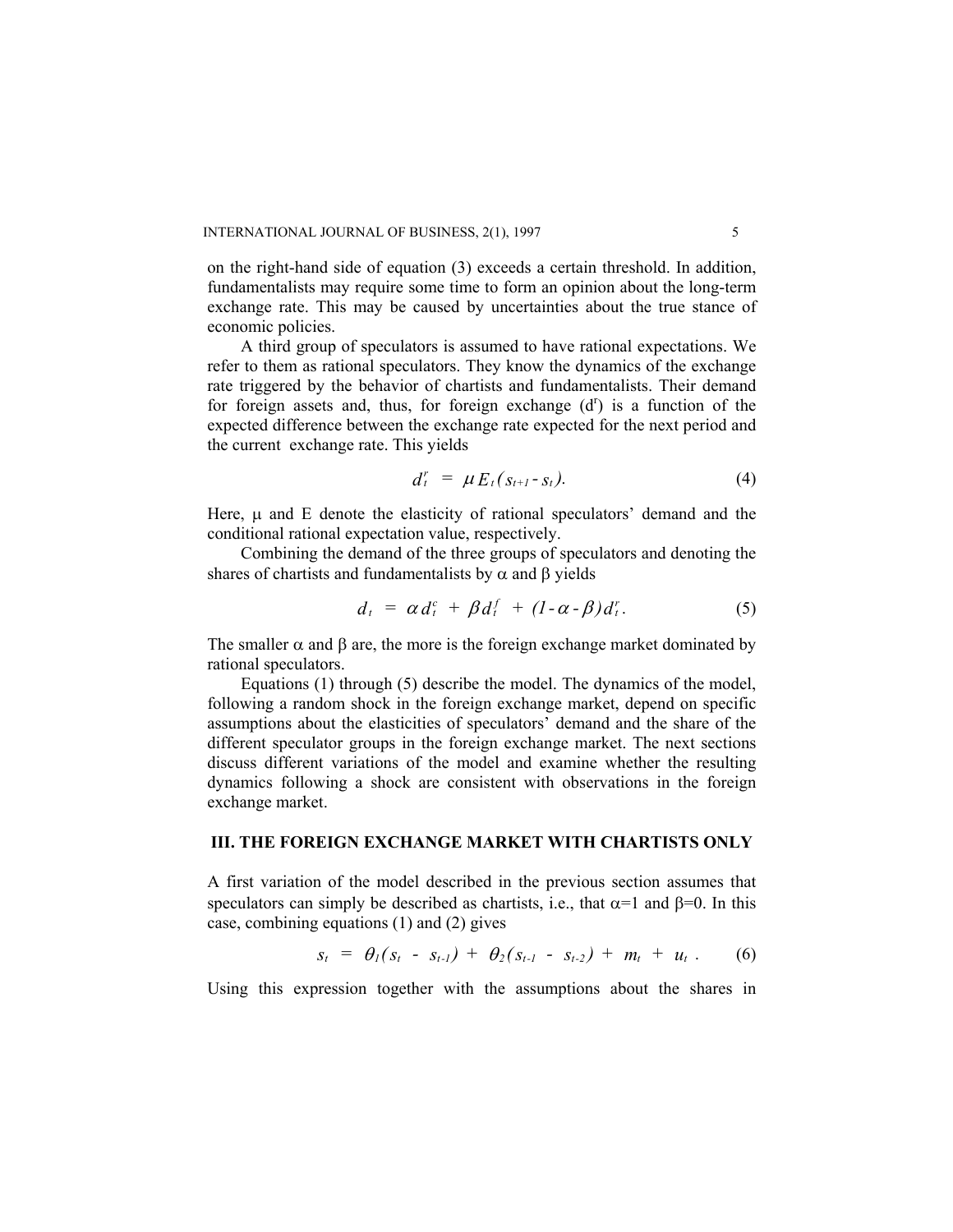equation (5) yields

$$
s_t = [-(\theta_1 - \theta_2)s_{t-1} - \theta_2 s_{t-2} + m_t + u_t]/(1-\theta_1).
$$
 (7)

Solving for  $s_t$  gives the differential equation

$$
s_t + \frac{\theta_l - \theta_2}{l - \theta_l} s_{t-l} + \frac{\theta_2}{l - \theta_l} s_{t-2} = \frac{m_t + u_t}{l - \theta_l}.
$$
 (8)

We initially abstract from the random element  $u_t$  and use the following definitions of parameters:

$$
a_1 = (\theta_1 - \theta_2) / (1 - \theta_1),
$$
  
\n
$$
a_2 = \theta_2 / (1 - \theta_1),
$$
  
\n
$$
b = m_t / (1 - \theta_1).
$$
  
\n(9)

This reduces equation (8) to

$$
s_t + a_1 s_{t-1} + a_2 s_{t-2} = b. \qquad (10)
$$

Assuming constant asset stocks over time, no time subscript needs to be taken into account on the right-hand side of this equation. With respect to the solution of equation (10), three cases can be distinguished:

| case I: | $a_1^2 - 4a_2 > 0$ ;           | here, two real and different roots result from |
|---------|--------------------------------|------------------------------------------------|
|         |                                | the corresponding characteristic equation;     |
|         | case II: $a_1^2-4a_2=0$ ;      | here, there are two identical real roots of    |
|         |                                | equation $(10)$ ;                              |
|         | case III: $a_1^2 - 4a_2 < 0$ ; | here, two conjugate complex roots result.      |

We now consider all three solutions in turn. In the first case, the solution is

$$
s_t = C_1 \lambda_1^t + C_2 \lambda_2^t + m, \qquad (11)
$$

where  $C_1$  and  $C_2$  are constants, which are determined by initial conditions. In addition, the variable m, which denotes the foreign asset stock relative to the domestic asset stock, is the particular integral of the solution of equation (10). The roots  $\lambda_1$  and  $\lambda_2$  are the solutions of the characteristic equation with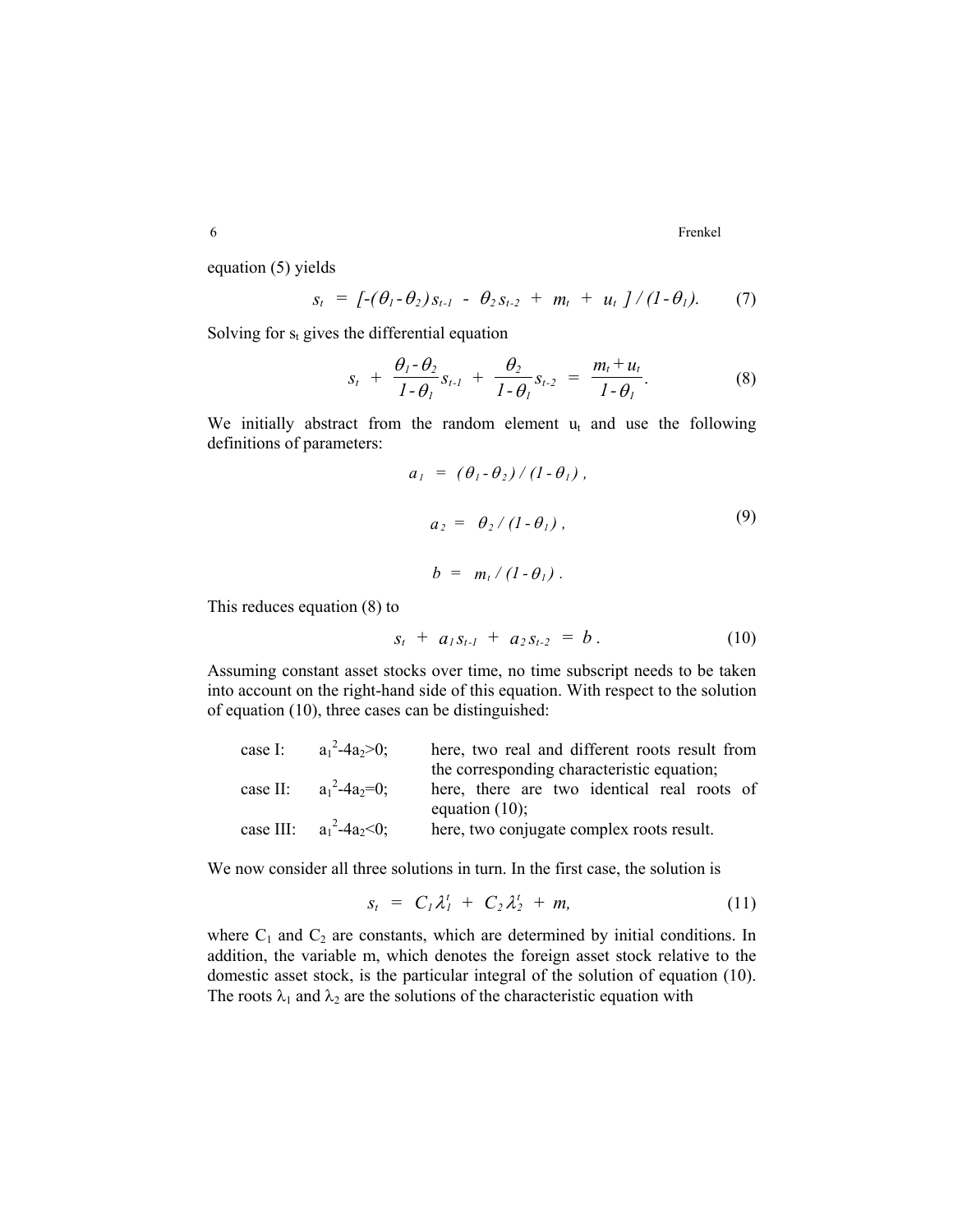INTERNATIONAL JOURNAL OF BUSINESS, 2(1), 1997 7

$$
\lambda_1 = -\frac{a_1}{2} + \sqrt{\frac{a_1^2}{4} - a_2}; \qquad \lambda_2 = -\frac{a_1}{2} - \sqrt{\frac{a_1^2}{4} - a_2}. \qquad (12)
$$

Replacing  $a_1$  and  $a_2$  by the definitions (9), it can be shown that case I materializes if the parameter  $\theta_1$  is relatively large compared to  $\theta_2$ . If the absolute value of the root is smaller than one, a disturbance of the equilibrium is followed by a monotonous adjustment to the long run equilibrium. Thus, even with  $u_t \neq 0$  and with chartists dominating completely the foreign exchange market, stability of exchange rates prevails. However, if the greater root of the characteristic equation is greater than one in absolute terms, a random shock is followed by explosive exchange rate movements.

In case II, the general solution is

$$
s_t = C_1(-\frac{a_1}{2})^t + C_2t(-\frac{a_1}{2})^t.
$$
 (13)

 $C_1$  and  $C_2$  are again determined by initial conditions. This solution can generate either a converging or an explosive exchange rate movement. For convergence, the condition  $|{-a_1/2}| < 1$  has to be met.

Case III seems to be particularly interesting for the issue discussed in this paper. In this case, a random shock triggers fluctuations around the level that can be explained by fundamentals. The general solution of this case is

$$
s_t = C_1 R^t \cos(\varphi t) + C_2 R^t \sin(\varphi t) + m, \qquad (14)
$$

where R and  $\varphi$  are determined by the relations

$$
R\cos\varphi = -\frac{1}{2}a_1 \quad \text{und} \quad R\sin\varphi = \sqrt{a_2 - \frac{a_1^2}{4}} \tag{14a}
$$

and  $C_1$  and  $C_2$  are again parameters determined by initial conditions.<sup>4</sup>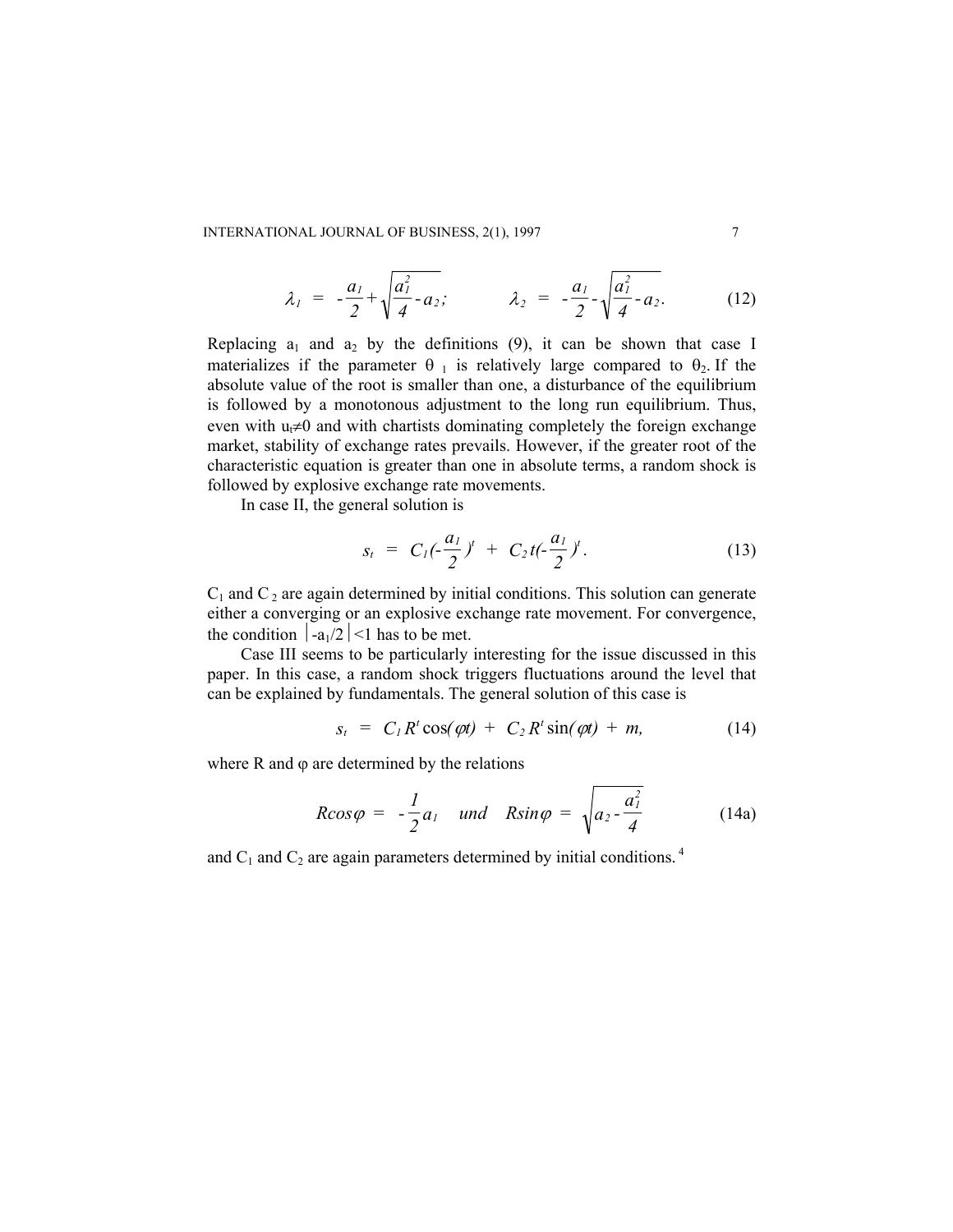## **Figure 1**

Cyclical exchange rate movements after a random shock in the foreign exchange rate market with chartists only (assumptions:  $s_0=1$ ;  $s_1=1.05$ )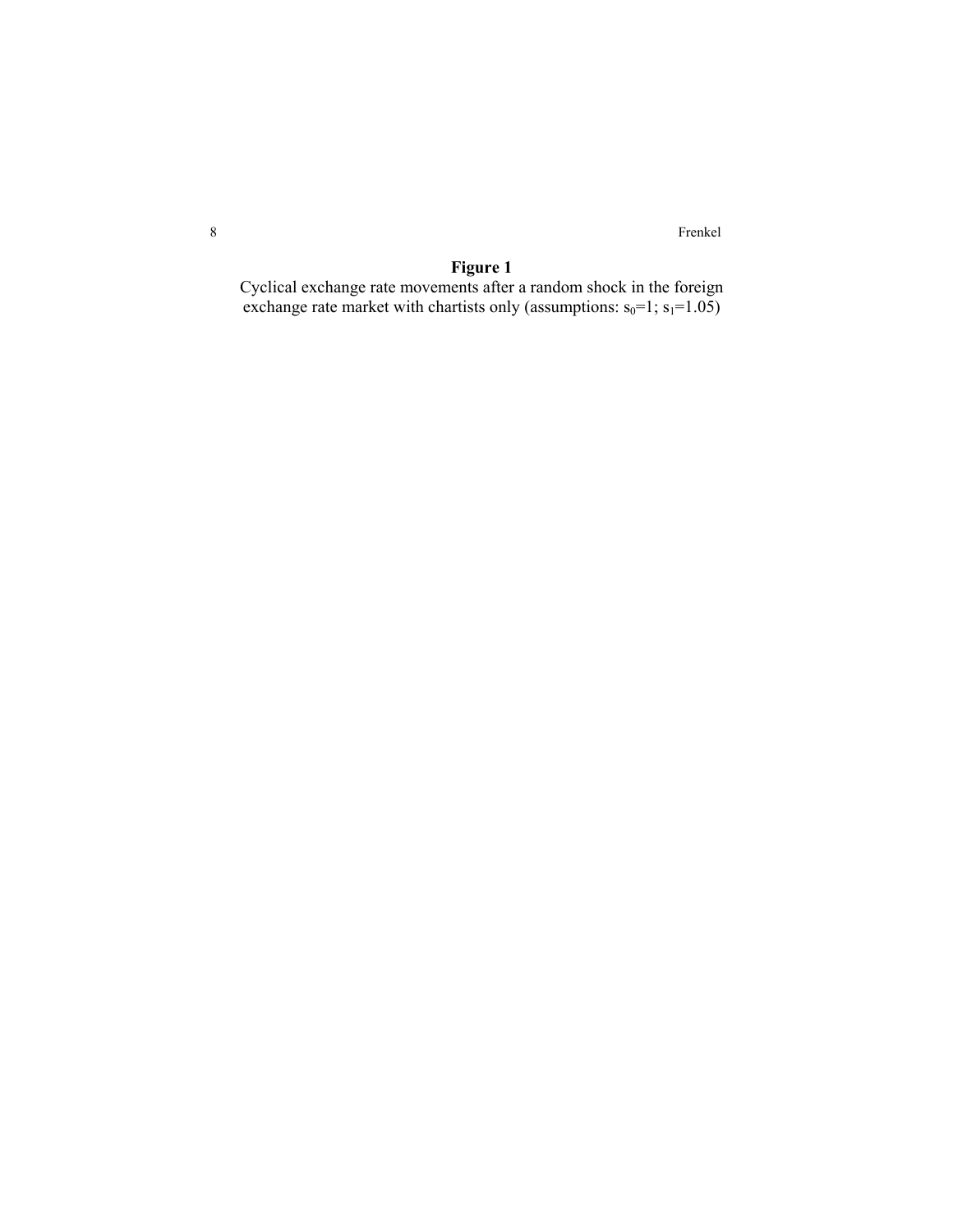#### INTERNATIONAL JOURNAL OF BUSINESS, 2(1), 1997 9

If the equilibrium exchange rate is initially at the level determined by fundamentals and a random shock occurs, then, chartists cause fluctuations around this initial equilibrium. Depending on the values of the parameters  $\theta_1$ and  $\theta_2$ , these fluctuations can be converging, constant, or diverging. Figure 1 illustrates these possibilities by using alternative assumptions about the values of  $\theta_1$  and  $\theta_2$ . While the upper diagrams show converging fluctuations, which are generated whenever  $a_2$ <1. The latter, in turn, requires that  $\theta_1 + \theta_2$ <1. If this sum is equal to one, fluctuations with constant amplitudes result (lower-left diagram in Figure 1). The unstable situation, which follows from  $\theta_1 + \theta_2 > 1$ , is shown in the lower-right diagram.

In case of converging fluctuations, the speed with which the fluctuations converge depends on the elasticities  $\theta_1$  and  $\theta_2$ . For example, if both parameters have the same value, the fluctuations converge faster the smaller the sum  $\theta_1 + \theta_2$ is. By contrast, given the value of the sum  $\theta_1 + \theta_2$ , the fluctations are the greater, the greater is  $\theta_2$ . This is the case because a greater value of  $\theta_2$  implies an effect of exchange rate changes on the demand of chartists over a longer period of time and, thus, causes the flucutations to persist longer.

The version of the model that includes chartists as the only type of speculators is interesting because it already reveals some typical characteristics of exchange rate movements. For example, a single considerable shock to the foreign exchange market equilibrium leads to longer fluctuations around the value that can be explained by fundamentals. The exchange rate paths can easily look like smaller bubbles which are not reversed in one period but over a few periods. In addition, the model implies positive serial correlation of exchange rates for relatively short periods and negative serial correlation for longer periods. Goodhart [14], Ito und Roley [17], as well as Cutler et al. [2] emphasize that this is characteristic for the foreign exchange markets. However, unlike in the model of Frankel und Froot [8], where fluctuations can be as long as 5 to 10 years, the case studied here implies very short term fluctuations in the foreign exchange markets.

So far, the analysis focused on the dynamics of the spot exchange rate. In order to analyze the dynamics of the forward exchange rate and expectational errors, we assume that the right-hand side of the equation (2) can also be used to express exchange rate expectations of chartists. Given the fact that the parameters  $\theta_1$  and  $\theta_2$  describe the combined effect of exchange rate expectations and the elasticity of demand for foreign exchange with respect to expected exchange rate changes, our assumption implies that the demand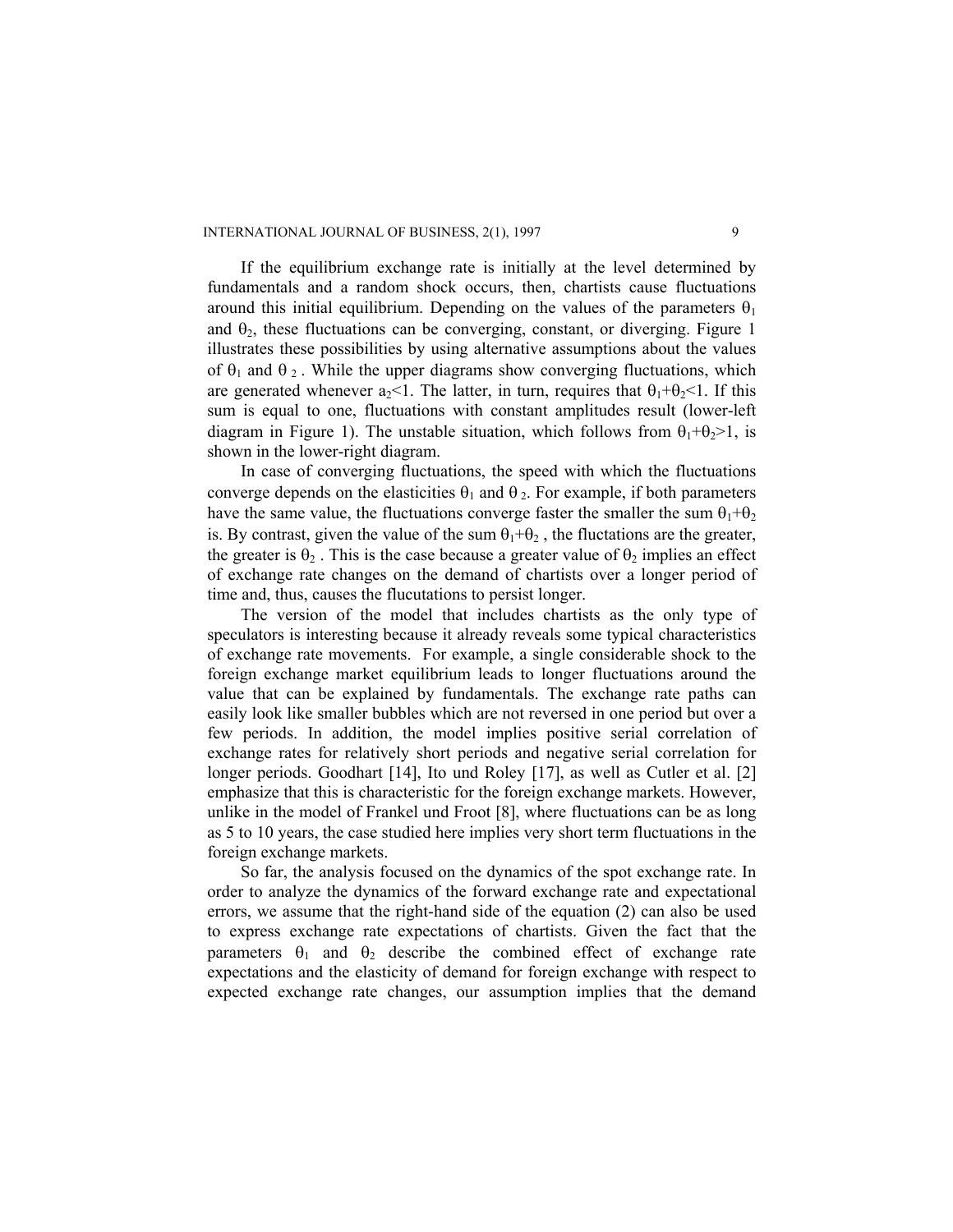elasticities are equal to 1. Figure 2 shows the resulting time path of the spot rate and the expected exchange rate, in the absence of risk considerations. Figure 2 uses the parameters employed in the upper-left diagram of Figure 1, which we also use later as a benchmark case. The time paths show that the changes in the expected rate follow with a lag the actual spot rate. This is a typical feature of chartists' behavior, reflecting extrapolative expectations. As a consequence, during certain periods, the forward rate correctly predicts the direction of the exchange rate changes, but it is unable to predict turning points. In any case, expectational errors occur regularly.

#### **Figure 2**

Spot exchange rate and exchange rate expectation with chartists only (assumptions:  $s_0=1$ ;  $s_1=1.05$ ;  $\mathbb{I}_1=0.2$ ;  $\mathbb{I}_2=0.7$ )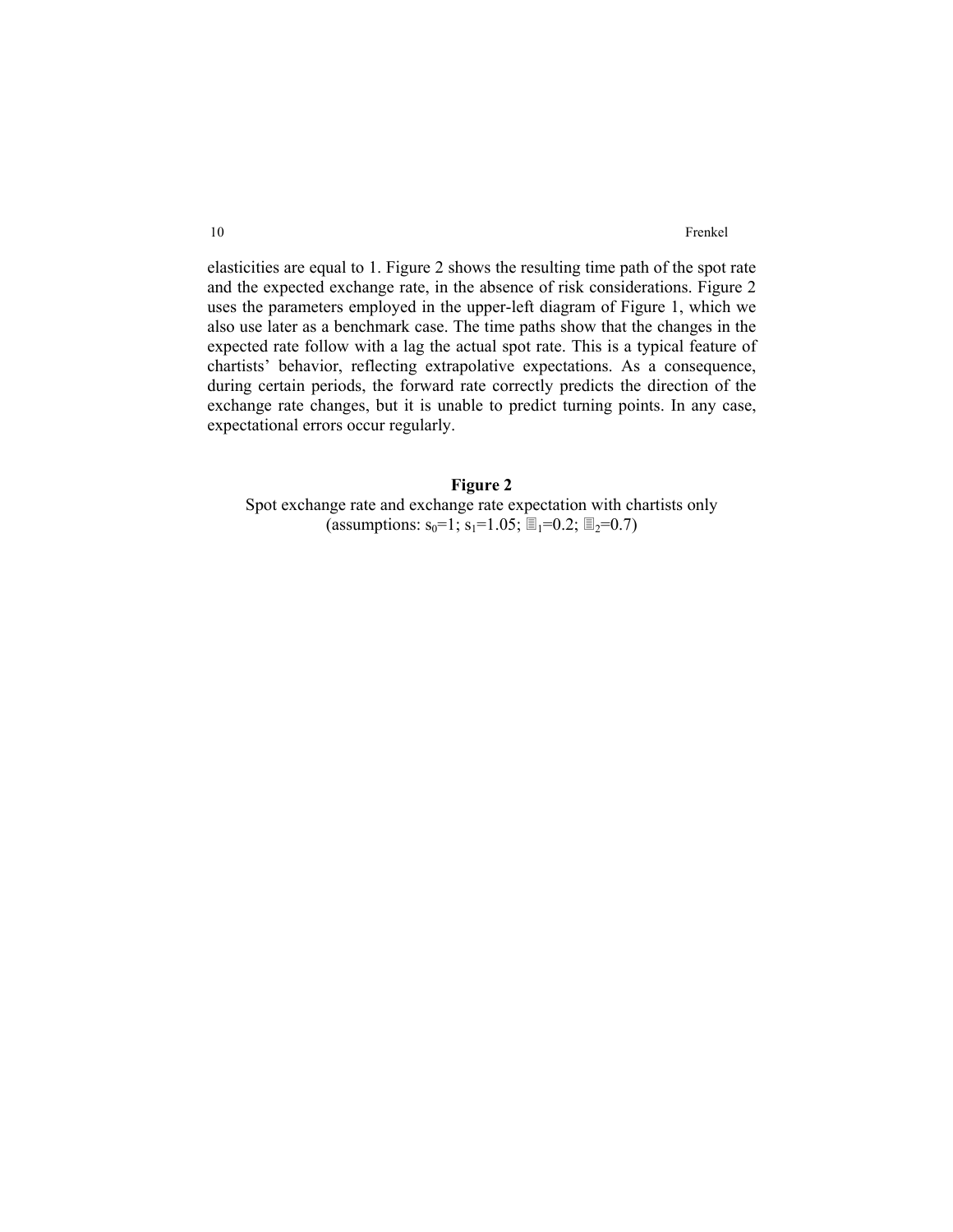The described time path assumes that there is a single shock occuring only in period 1. In reality, it can be assumed that frequent shocks of different sizes occur. As a result, the time paths of spot and forward rates are unlikely to follow as smooth a pattern as shown in Figures 1 and 2. If, in addition, random shocks are accompanied by changes in fundamentals, exchange rates cannot be expected to fluctuate around the same long-term rate. Hence, an important role of chartists in the foreign exchange market can be used as one explanation or a very uneven path of high frequency exchange rates.<sup>5</sup>

#### **IV. THE INTERACTION OF CHARTISTS AND FUNDAMENTALISTS**

We now add, as a second group of speculators in the foreign exchange market, fundamentalists, i.e., speculators with regressive expectations. This implies that  $β=1-α$  in equation (5). Using the resulting expression of equation (5) in equation (1) yields

$$
s_t = \alpha \theta_l (s_t - s_{t-1}) + \alpha \theta_2 (s_{t-1} - s_{t-2}) + (1 - \alpha) \gamma (s_t^f - s_t) + m_t + u_t \qquad (15)
$$

and after rearranging

$$
s_{t} + \frac{\alpha(\theta_{1} - \theta_{2})}{1 - \alpha\theta_{1} + (1 - \alpha)\gamma} s_{t-1} + \frac{\alpha\theta_{2}}{1 - \alpha\theta_{1} + (1 - \alpha)\gamma} s_{t-2} = \frac{m_{t} + (1 - \alpha)\gamma s_{t}^{f} + u_{t}}{1 - \alpha\theta_{1} + (1 - \alpha)\gamma}.
$$
 (16)

Here,  $s_t^f$  denotes the exchange rate, which fundamentalists expect on the basis of their knowledge about the values of fundamentals. To simplify equation (16), we use the following definitions:

$$
a_3 = \frac{\alpha(\theta_1 - \theta_2)}{1 - \alpha \theta_1 + (1 - \alpha)\gamma},
$$
\n(17a)

$$
a_4 = \frac{\alpha \theta_2}{1 - \alpha \theta_1 + (1 - \alpha)\gamma} \,, \tag{17b}
$$

and

$$
c = \frac{m_t + (1 - \alpha)\gamma s_t^f + u_t}{1 - \alpha \theta_t + (1 - \alpha)\gamma}, \qquad (17c)
$$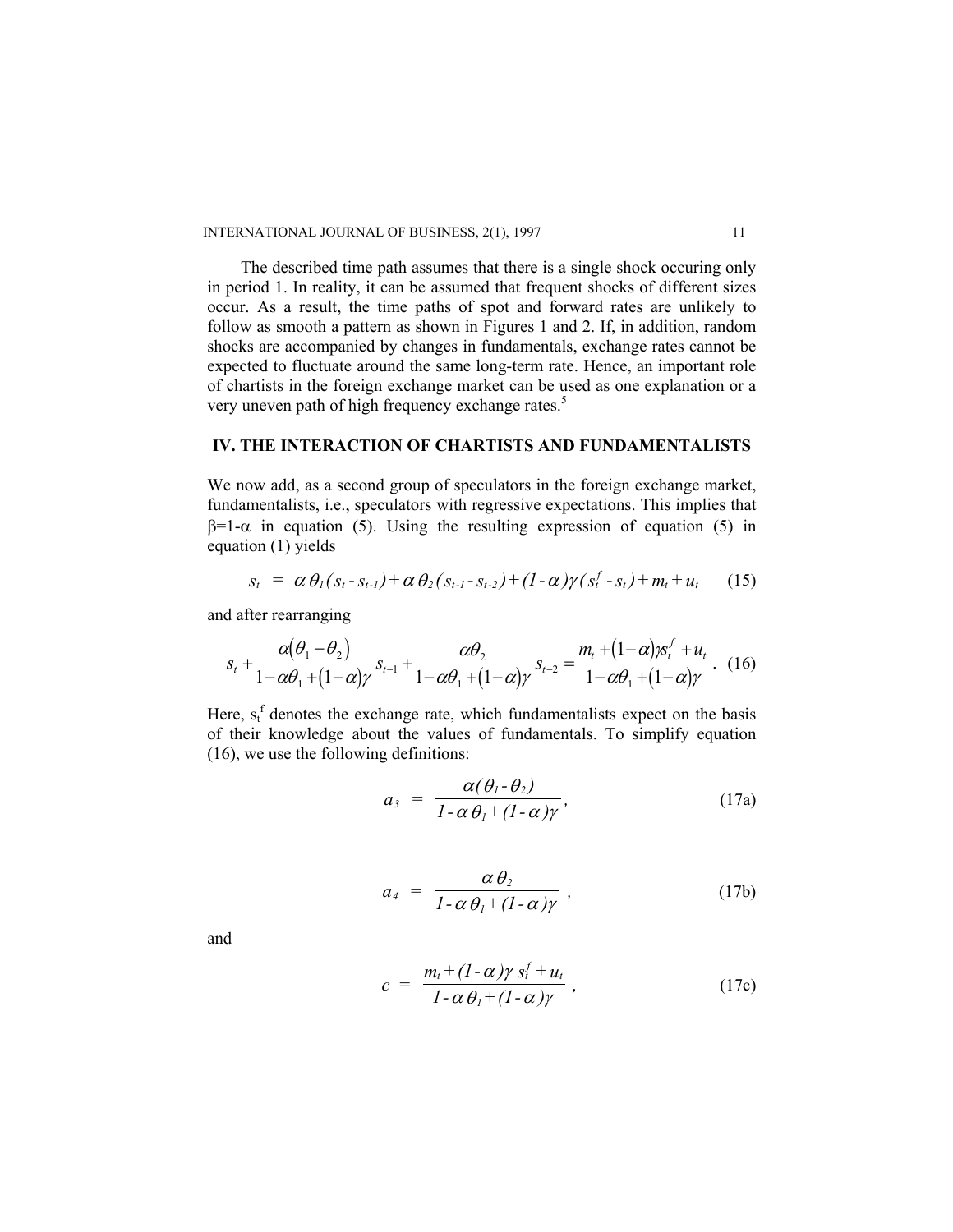where  $m_t$  and  $s_t^f$  are assumed to be constant and  $u_t=0$  for all t>0. The dynamics of the spot exchange rate can then be described by the second order difference equation

$$
s_t + a_3 s_{t-1} + a_4 s_{t-2} = c. \qquad (18)
$$

Again, three types of solutions can be distinguished. In what follows, we focus again on the solution that involves oscillations. Figure 3 shows the dynamics on the basis of the same parameter values as in the upper-left diagram in Figure 1. As before, a single random shock is assumed to occur in period one. The bold line, which depicts the exchange rate dynamics with chartists and fundamentalists, shows that, in comparison with a market with chartists only (shown by the solid line), exchange rate fluctuations are less pronounced. Thus, the higher the share of fundamentalists among speculators, the lower is the volatility of exchange rates. However, this requires that fundamentalists know the long-run exchange rate. If this is not the case, their losses drive them out of the market  $<sup>6</sup>$ </sup>

More formally, the dampening effect of speculators with regressive expectations can be seen by comparing the coefficients of equation (7) with the coefficients of the second-order difference equation above. This shows that

$$
a_3 = \frac{\alpha(\theta_1 - \theta_2)}{1 - \alpha \theta_1 + (1 - \alpha)\gamma} < a_1 = \frac{\theta_1 - \theta_2}{1 - \theta_1} \tag{19}
$$

and

$$
a_4 = \frac{\alpha \theta_2}{1 - \alpha \theta_1 - (1 - \alpha)\gamma} < a_2 = \frac{\theta_2}{1 - \theta_1} \,. \tag{20}
$$

Since  $a_3$  and  $a_4$  are smaller than the corresponding parameters  $a_1$  and  $a_2$  from the version of the model with chartists only, the fluctuations with fundamentalists are unambiguously smaller. Moreover, the expression for  $a_3$  implies that the critical value, which the sum of  $\theta_1 + \theta_2$  must not exceed in order to ensure stability, is higher in the case in which some speculators have regressive expectations.<sup>7</sup>

#### **Figure 3**

Exchange rate dynamics with chartists and fundamentalists (assumptions:  $s_0=1$ ;  $s_1=1.05$ ;  $\equiv_1=0.2$ ;  $\equiv_2=0.7$ ;  $\equiv=0.9$ ;  $\infty=0.15$ )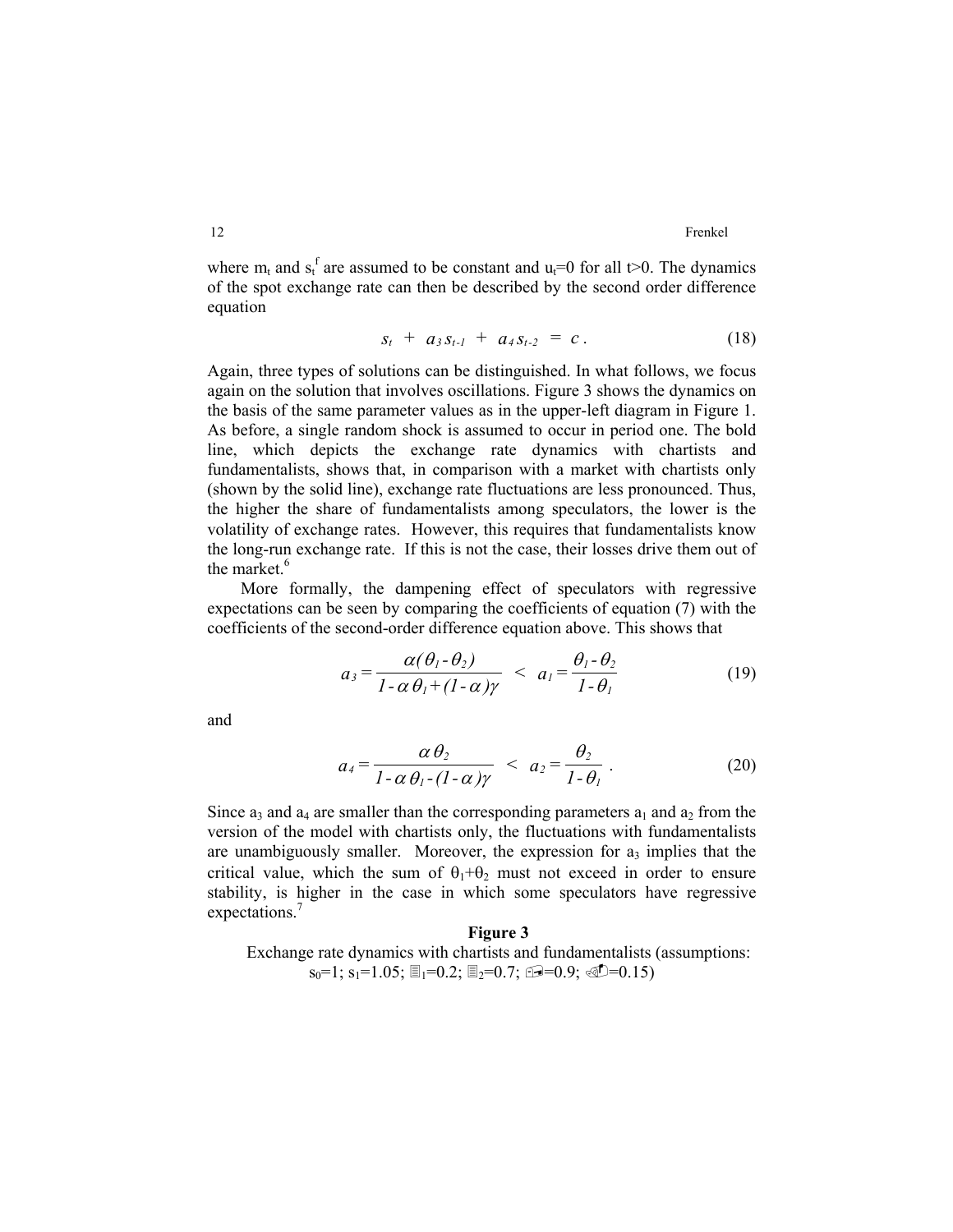So far, we have assumed that fundamentalists know the long-run exchange rate. However, one may realistically assume that they are uncertain about the exchange rate level that can be explained by fundamentals. In this case, they may try to infer from the observation of new exchange rate data what the true fundamentally determined exchange rate level is. In order to incorporate this idea into the model, we use the following modified foreign exchange demand function of fundamentalists:

*f*

$$
d_t^f = \gamma_1(s_t^f - s_t) + \gamma_2(s_{t-1}^f - s_t)
$$
 (21)

This demand function allows for varying values of  $s<sup>f</sup>$  over time. How expectations about the value of  $s<sup>f</sup>$  change over time depends on initial beliefs and observed exchange rate levels. This can be modeled in different ways. One possibility is to apply a Bayesian scheme. Another possibility is to use a moving average of the spot exchange rate. For simplicity, we apply a relatively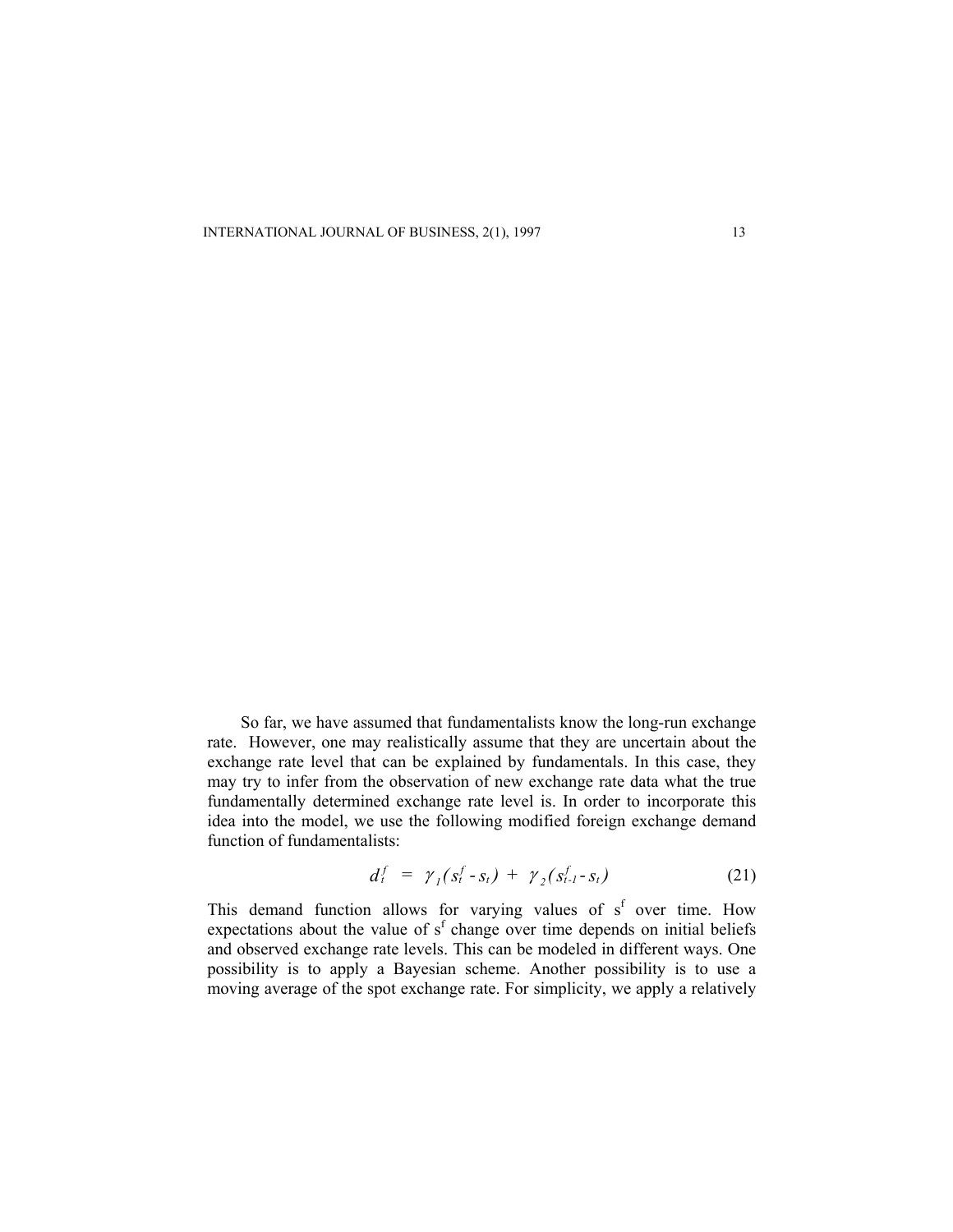simple function which states that the expected long-run level of the exchange rate  $(s_t^f)$  is a function of the belief in the previous period and the difference between an initial perception of the long-run exchange rate level and the spot rate in the previous period

$$
s_t^f = s_{t-1}^f + \delta(s^* - s_{t-1}), \quad 0 < \delta < 1. \tag{22}
$$

The parameter  $\delta$  denotes the extent to which fundamentalists deviate from initial beliefs when the exchange rate shows a different development. For simplicity, we assume that s<sup>\*</sup> is exogenous. However, this is not necessarily the case. For example, if fundamentalists deviate from their initial beliefs and subsequently only take into account their revised beliefs, s<sup>\*</sup> becomes endogeneous and has to be interpreted as the perceived long-run exchange rate level. Using this assumption in the model yields exchange rate dynamics triggered by a random effect in the foreign exchange market as illustrated in Figure 4. Again, as a benchmark case, we choose the specific parameter values of the upper-left diagram of Figure 1. The effects of fundamentalists on the time path of the exchange rate are shown by the bold line in Figure 4. The other line shows the benchmark case from Figure 1. The illustration highlights that, despite the presence of fundamentalists, the exchange rate deviates for quite some time from the long-run level. This is caused by the fundamentalists, who infer from the deviation of the exchange rate from the initial steady state level that the long-run equilibrium value may have changed. The more slowly fundamentalists revert to their initially perceived long-run exchange rate level, the longer the system needs to get back to the inital equilibrium value.

A similar deviation of the mean exchange rate from the long-run equilibrium can be caused if the belief of fundamentalists is biased by a peso problem. In this case, fundamentalists expect a sizable change in the value of at least one fundamental variable at some point in the future. Assuming that they expect a change that leads to a devaluation of the domestic currency, the expected long-run exchange rate exceeds the level justified by current fundamentals. Then, the exchange rate dynamics follow a similar time path as illustrated by the bold line in Figure 4. However, as long as fundamentalists are convinced of the future change in the fundamentals, the mean exchange rate will be different from the initial long-run level. If, at a specific point in time, fundamentalists revise their expectations in the sense that they revert to initial beliefs about the long-run exchange rate, the mean of the oscillations will immediately jump to the initial steady state value. If, by contrast, the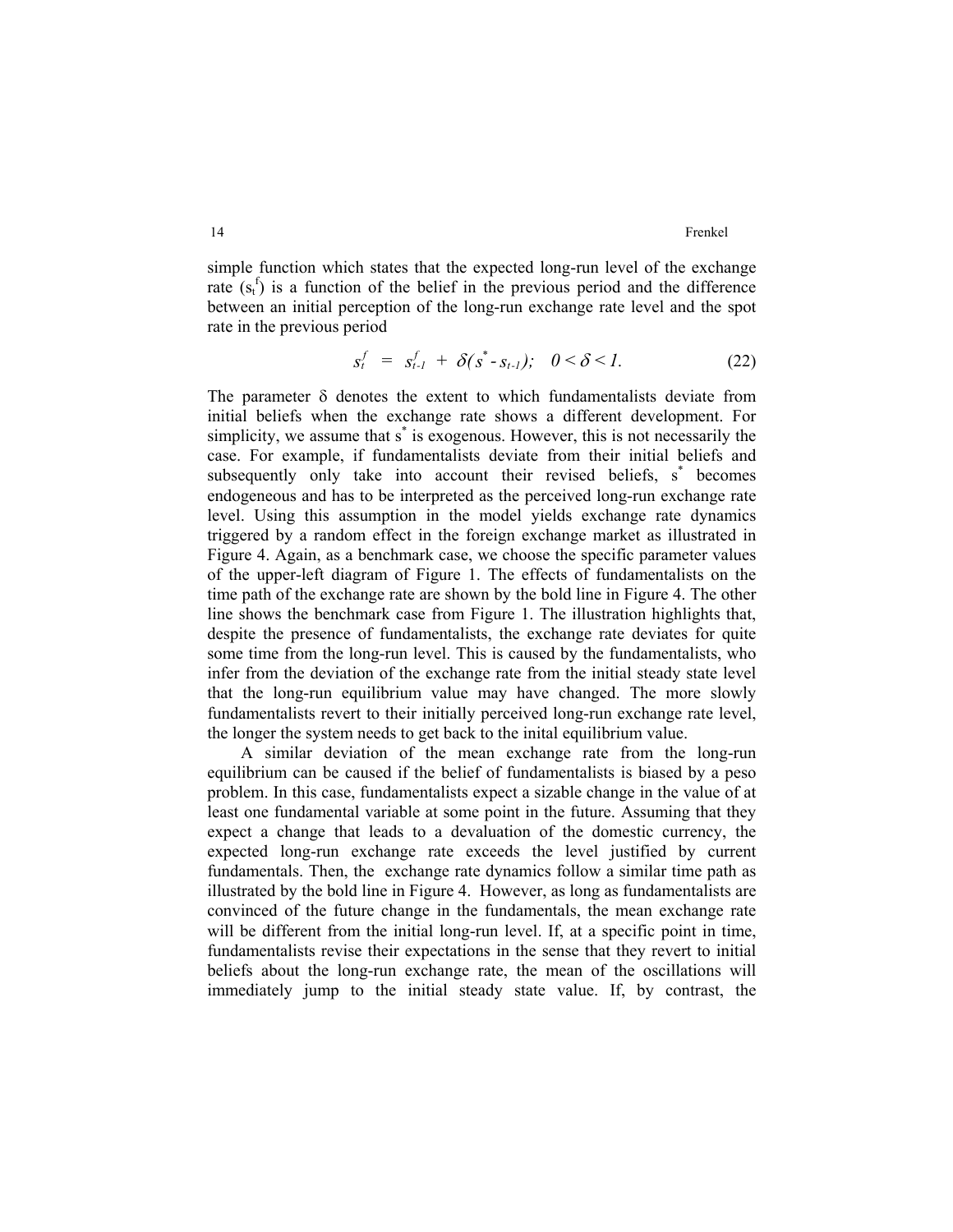fundamentals change as anticipated, the oscillations will converge to the new steady state value. The more often fundamentalists revise their beliefs about the future time path of fundamentals, the higher will be the volatility of exchange rates. This implies that another reason for short-term exchange rate fluctuations is the change in the beliefs of speculators about the future time path of fundamentals.

#### **Figure 4**

Chartists, fundamentalists, and the effects of learning (assumptions:  $s_0=1$ ;  $s_1=1.05$ ;  $\mathbb{I}_1=0.2$ ;  $\alpha=0.9$ ;  $\gamma_1=\gamma_2=0.15$ )

There is another interesting aspect that can be incorporated into the model with chartists and fundamentalists discussed here. In case of relatively large uncertainties about the fundamentally determined exchange rate, it can be assumed that speculators form some expectation about the true long-run equilibrium value of the exchange rate but that they do not engage in speculative purchases or sales of foreign assets whenever the spot exchange rate deviates from the expected long-run value. Rather, it is more likely that these speculators wait until the spot rate deviates by a certain margin from the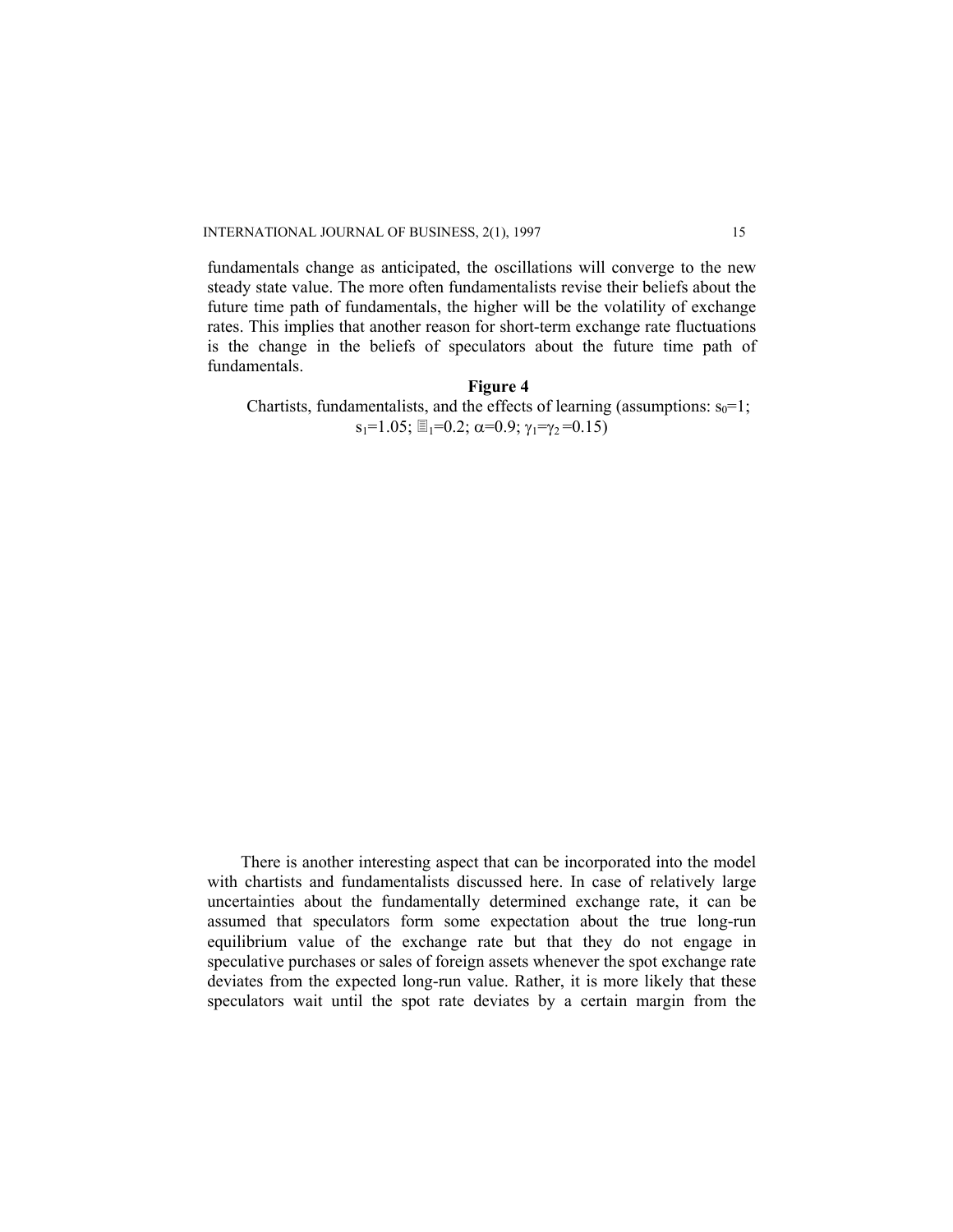expected long-run level. Denoting the threshold beyond which fundamentalists enter the market by x, their relative demand for foreign assets can be described by the following function:

$$
d_t^f = \begin{cases} 0 & \text{if } |s_t^f - s_t| < x. \\ \gamma(s_t^f - s_t) & \text{if } |s_t^f - s_t| \ge x. \end{cases}
$$
 (23)

Using this demand function in equation (5), which describes the dynamics of the exchange rate, implies that, within a certain zone around the long-run exchange rate level, the spot rate is determined by random factors and chartists only. The demand function (23) can be justified also by taking into account that market participants have heterogenous expectations about the long-run exchange rate level. However, most expected long-run levels may be within a certain band. Hence, only when the spot rate leaves this band, pronounced speculation of fundamentalists are likely to occur.

These considerations can be further modified by assuming, as in Frankel and Froot [8], that chartists believe in a random walk process governing most of the exchange rate dynamics. In this case, the spot rate could indeed be viewed as such a process within a certain margin around the long-run level. The stabilizing effect of fundamentalists would occur only whenever the spot rate leaves this band.<sup>8</sup> A prerequisite of this view of the spot rate dynamics is that the long-run exchange rate level lies indeed within this band and that the belief of speculators about the path of fundamental variables does not constantly change.

**Figure 5** Chartists and fundamentalists with an uncertainty zone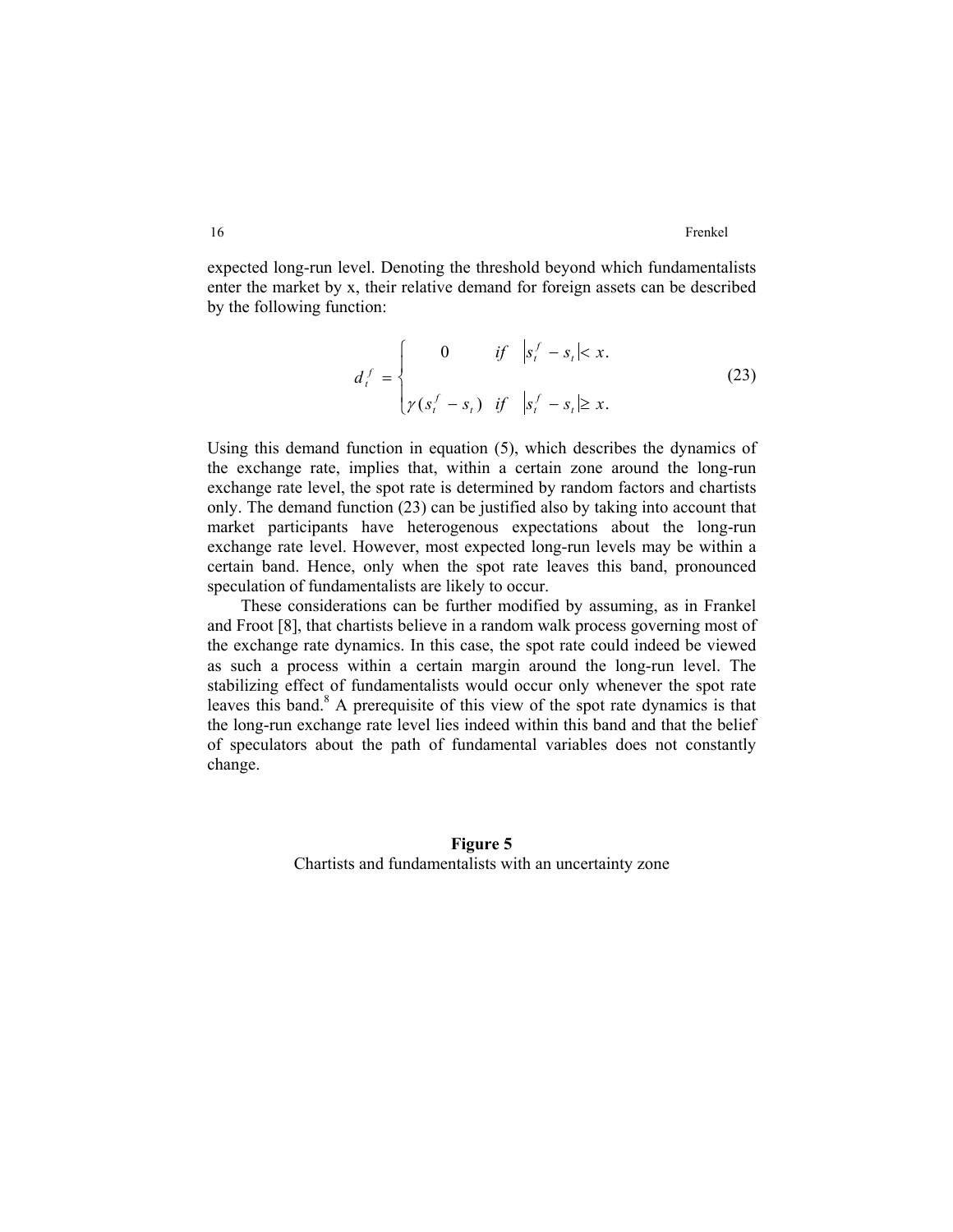## **V. CHARTISTS, FUNDAMENTALISTS, AND SPECULATORS WITH RATIONAL EXPECTATIONS**

We now add to the model speculators with rational expectations (referred to in this model as "rational speculators"). Their demand in the foreign exchange market is given by equation (4), which we repeat here for convenience:

$$
d_t^r = \mu E_t (s_{t+1} - s_t). \tag{4}
$$

Using this function together with the demand functions (2) and (3) for chartists and fundamentalists, respectively, in the function for total foreign exchange demand (5) yields

$$
d_{t} = \alpha \theta_{1}(s_{t} - s_{t-1}) + \alpha \theta_{2}(s_{t-1} - s_{t-2}) + \beta \gamma (s_{t}^{f} - s_{t}) + (1 - \alpha - \beta) \mu E_{t}(s_{t+1} - s_{t})
$$
(24)

We assume that fundamentalists use the true long-run exchange rate in their portfolio decisions. This demand function implies, as the equilibrium exchange rate,

$$
s_{t} = -\eta \alpha (\theta_{1} - \theta_{2}) s_{t-1} - \eta \alpha \theta_{2} s_{t-2} + \eta \beta \beta s_{t}^{f} + \eta (1 - \alpha - \beta) \mu E_{t} (s_{t+1} - s_{t}) + \eta m_{t} = \mu_{t},
$$
\n(25)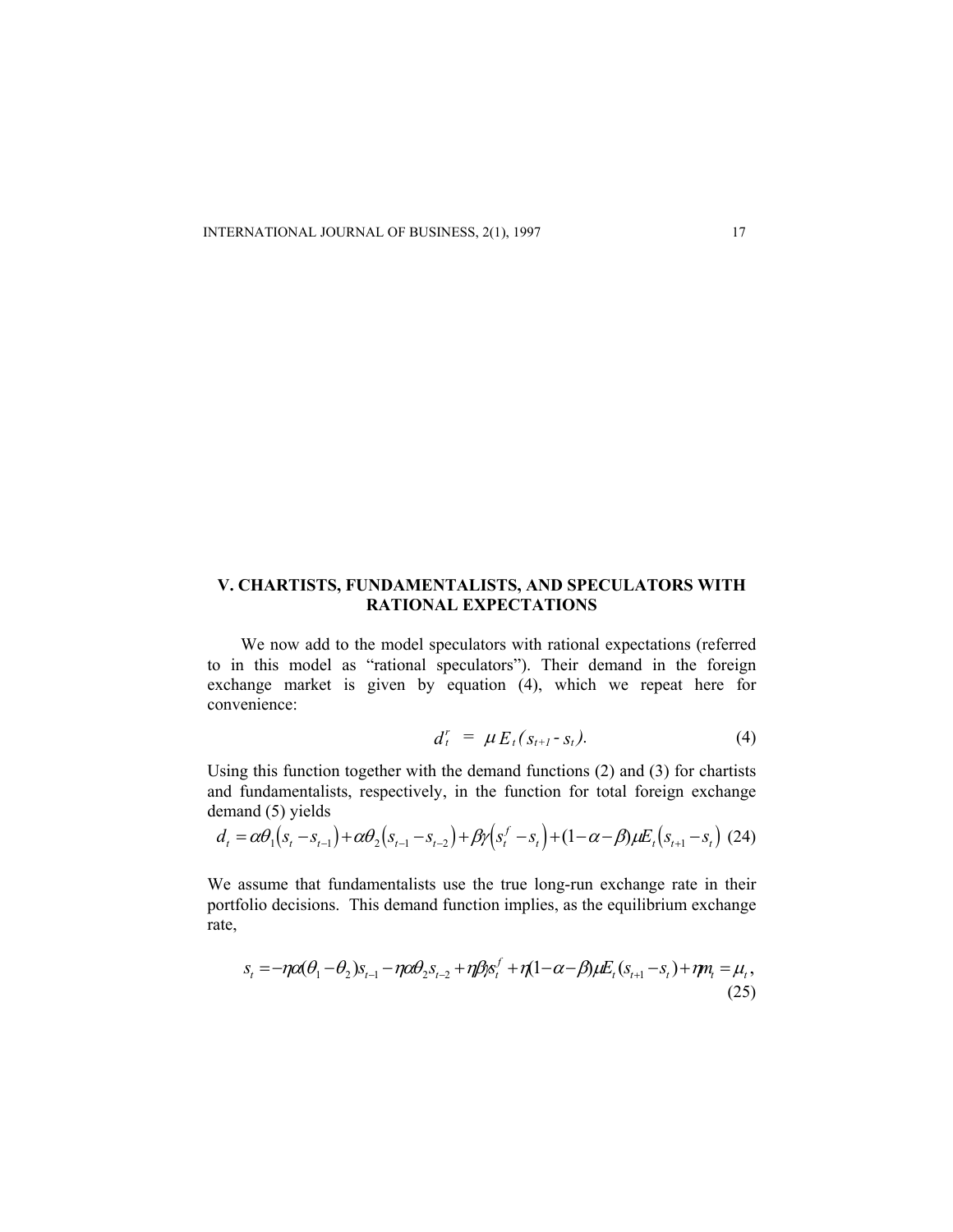where

$$
\eta = \frac{1}{1 - \alpha \theta_1 + \beta \gamma} \ . \tag{26}
$$

Equation (25) implies that the exchange rate is determined by past exchange rate data as well as by expected exchange rate levels. The expected exchange rate affects the demand of fundamentalists and of rational speculators.

Since rational speculators know the dynamics of the system and since the latter is determined by past data as well as by their assumption about the equilibrium exchange rate used by fundamentalists, the future dynamics of the expectation about the future change in the spot rate can be derived from actual data. Thus, equation (25) can be used to derive the exchange rate change that rational speculators expect for the next period:

$$
E_t(s_{t+1}-s_t)=\frac{1}{(1-\alpha-\beta)\mu\eta}s_t+\frac{\alpha(\theta_1-\theta_2)}{(1-\alpha-\beta)\mu}s_{t-1}+\frac{\alpha\theta_2}{(1-\alpha-\beta)\mu}s_{t-2}-\frac{\beta\gamma s_t^f+m+u_t/\eta}{(1-\alpha-\beta)\mu}.
$$
(27)

There are three possibilities under which rational speculators may go wrong. First, they may incorrectly anticipate the beliefs of fundamentalists. Second, the actual development of fundamentals (here  $m_t$ ) may be different from the expected value. Third, a random shock may occur  $(u \neq 0)$ . If none of these factors occurs, the participation of rational speculators in the foreign exchange market leads to a further dampening of exchange fluctuations. This is illustrated in Figure 6 by again simulating the dynamic effects of a one-time random shock to the exchange rate in period 1. As before, we compare the dynamics to the spot exchange rate path shown in the benchmark case of Figure 1 (upper-left diagram) with chartists only. In addition, Figure 6 shows the spot exchange rate dynamics in the case in which chartists and fundamentalists are active in the foreign exchange market.

#### **Figure 6**

Chartists, fundamentalists, and speculators with rational expectations (assumptions:  $s_0=1$ ;  $s_1=1.05$ ;  $\alpha=0.8$ ;  $\beta=0.1$ ;  $\mu=0.5$ )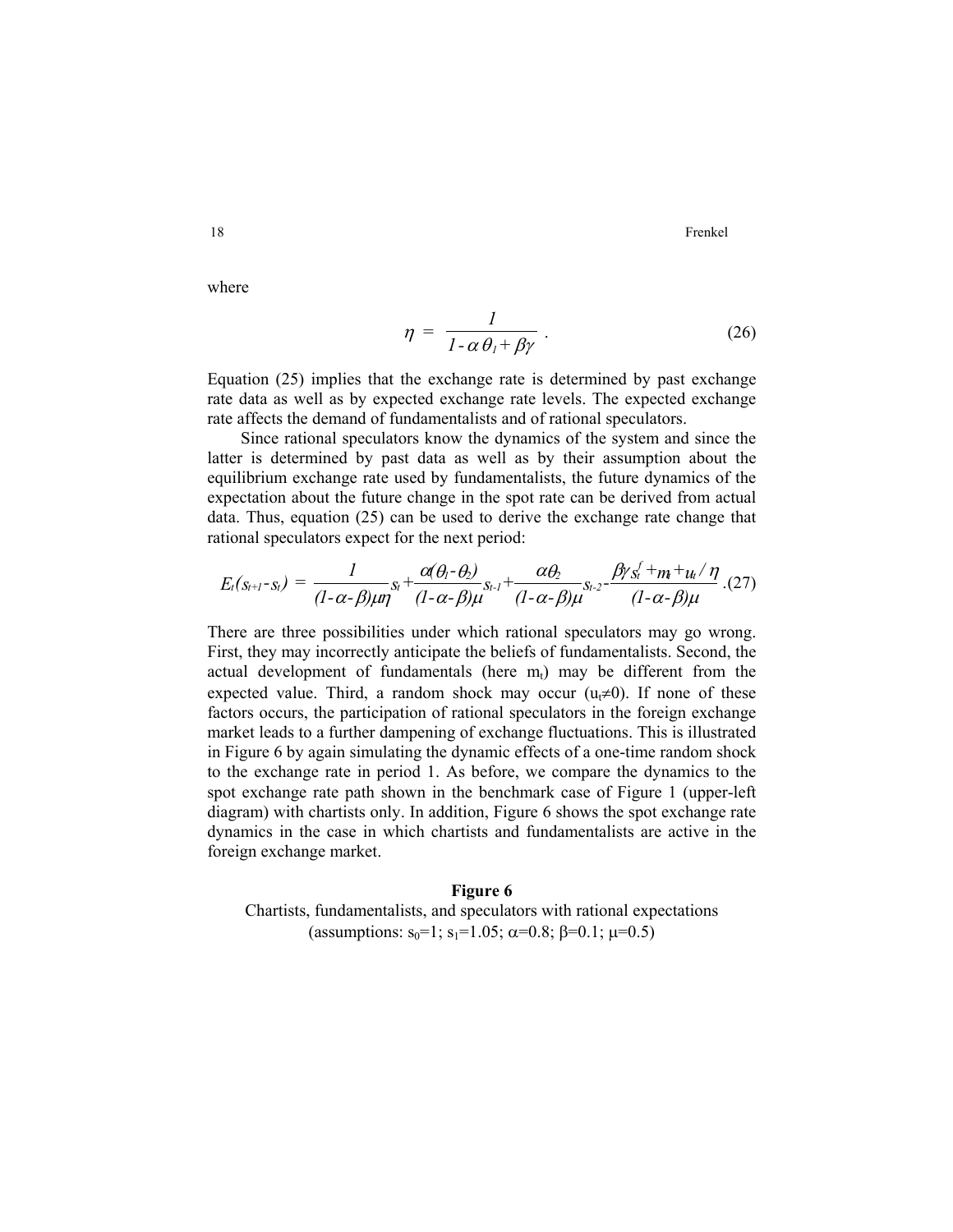Figure 6 shows that even in the presense of rational speculators, the spot exchange rate may exhibit cyclical fluctuations. The larger the share of these speculators in the foreign exchange market, the faster the system converges.<sup>9</sup>

As in the version of the model with chartists and fundamentalists only, the exchange rate again may be driven away from the long-run value if there is uncertainty among speculators about the true long-run equilibrium spot rate. Such uncertainty can exist among both fundamentalists and rational speculators. If speculators revise their opinion about the true value of the longrun level only over time, the short-term fluctuations converge only after some time (for example, in the case of a peso problem or the use of wrong fundamentals) or over time (for example, in the case of a learning process) to the true long-run level. Moreover, the revision of expectations later on can trigger additional fluctuations as the exchange rate is likely to jump at the time of the revision of expectations. If these effects are pronounced, the volatility of spot rates in a market with rational speculators or fundamentalists could even be greater than with chartists only. For the same reason, this also holds for the dynamics of the forward exchange rate.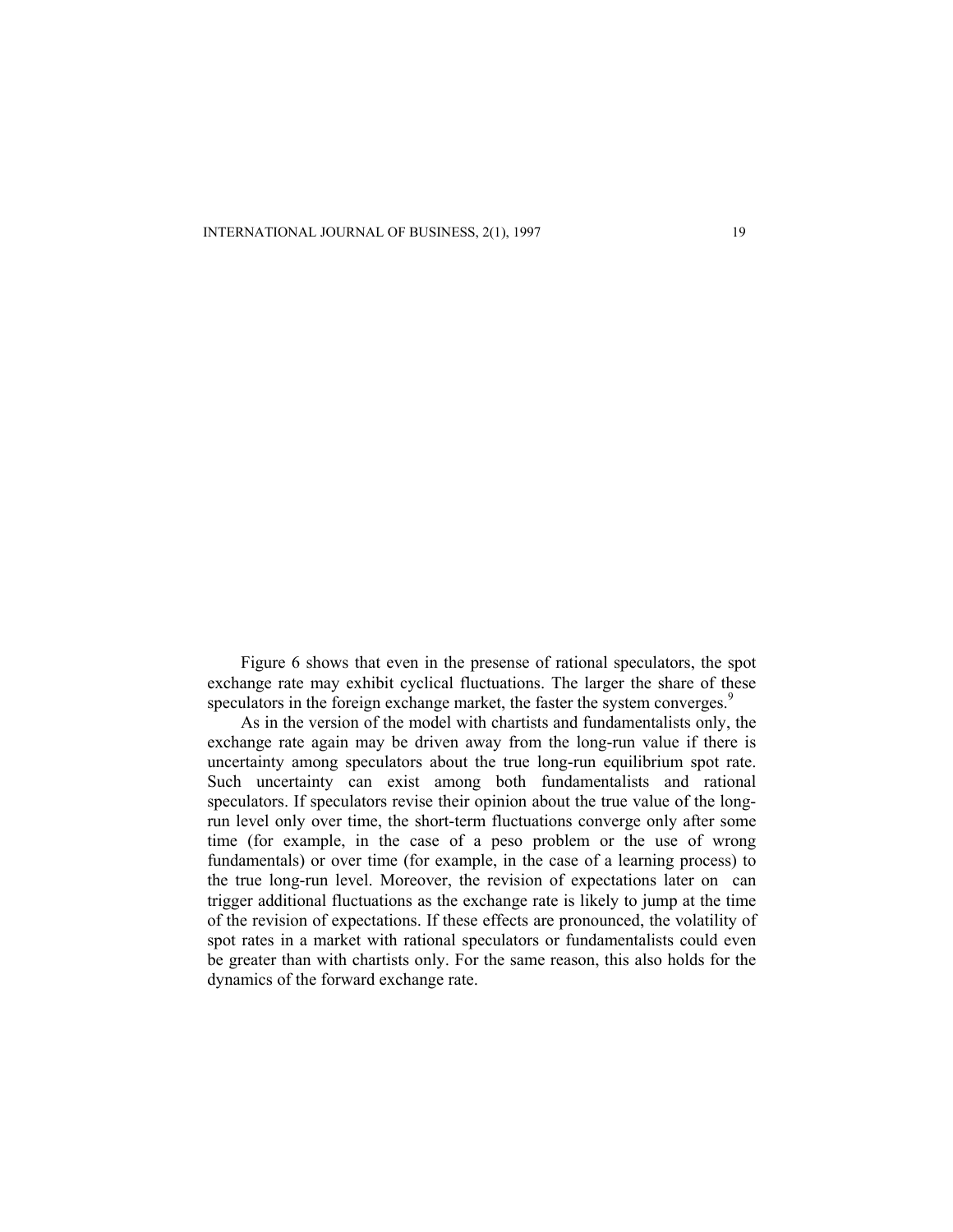#### **VI. SUMMARY AND CONCLUSIONS**

The model shows how the behavior of chartists, fundamentalists, and rational speculators in the foreign exchange market can result in fluctuations of the spot rate triggered by a random shock to the market. Although the exact exchange rate path depends on the extent of the shock and specific parameters in the demand function of the different types of speculators as well as their market share, the heterogeneity of expectations can explain several characteristics of short-term exchange rate developments, which have often been emphasized in empirical studies on exchange rate dynamics. Among these is the observed positive serial correlation of exchange rates in the very short run and the reversal of these "runs" after some time.

The model not only suggests that, contrary to Dornbusch's [4] overshooting model, short term exchange rate changes consist of a number of smaller changes but also shows that Friedman's [10] hypothesis, according to which profitable speculation is always stabilizing, does not always apply. In our framework, destabilizing chartists can make profits, especially in the short run. Furthermore, the model discussed here can be used to explain the often observed lack of efficiency of foreign exchange markets in the short run. Together with uncertainty of fundamentalists about the true long-run equilibrium rate and the possibility of random shocks, the model illustrates why exchange rate projections in the short run are so difficult. Finally, the model also implies characteristics which were emphasized as quasi-rationality for speculative markets.

The disadvantage of the model lies in its ad-hoc character of the specification of the demand functions and the difficulty to directly test it. Instead, the hypotheses underlying the model have to be tested. However, the analyses of the short-term behavior of speculators support, in particular, the described behavior of chartists.

The model can be extended in several directions. For example, the interaction of financial markets and goods markets as well as policy parameters could be introduced more explicitely. In addition, the shares of the speculator groups, which are exogenous in our model, could be modeled as functions of the profitability of the different types of speculators.

**NOTES**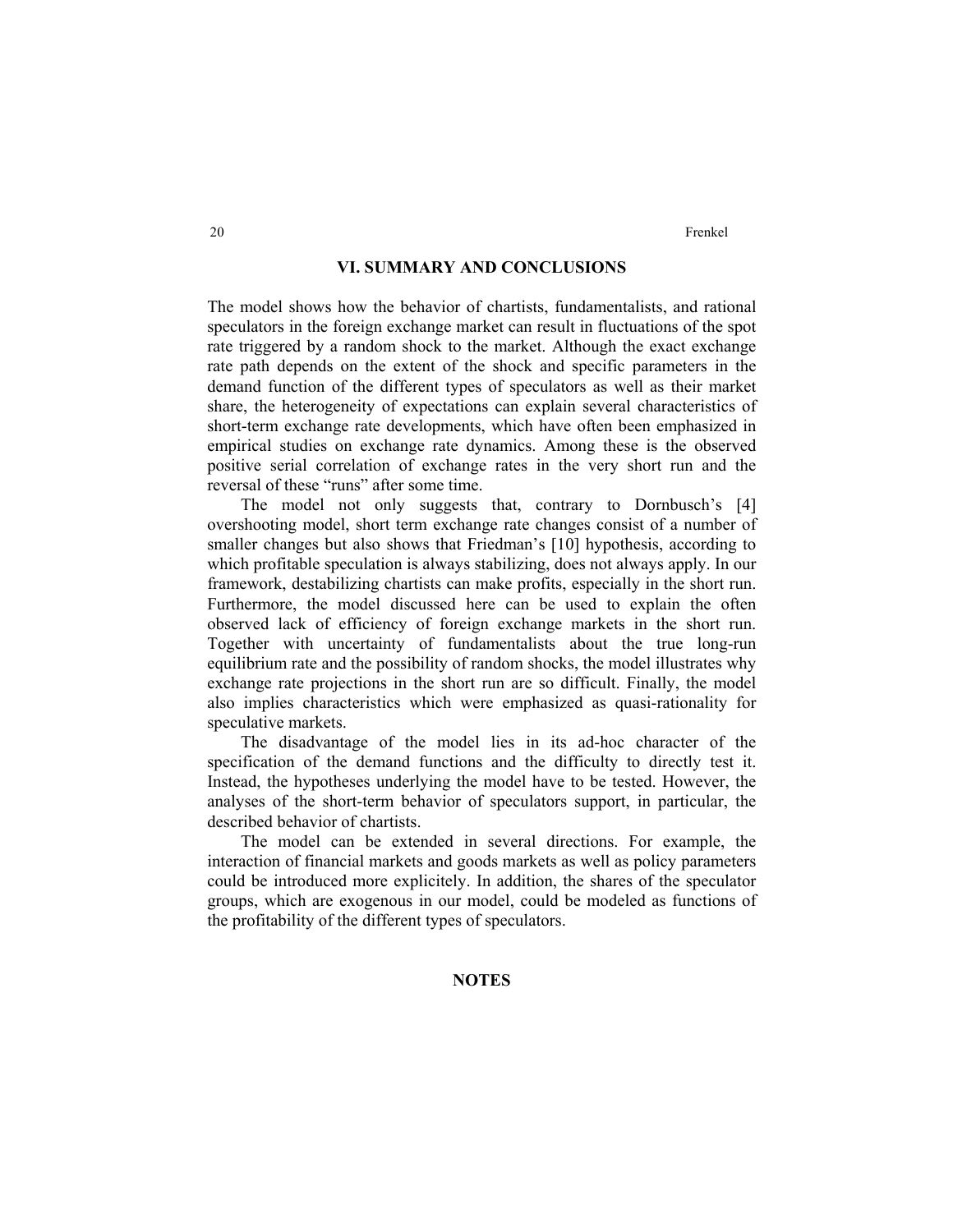- 1. The poor prediction quality of traditional exchange rate approaches was already shown by Meese and Rogoff [22].
- 2. For simplicity, we abstract from valuation effects of exchange rate changes on relative supply and demand. A more detailed analysis would have to take into account that a depreciation reduces the relative value of domestic assets.
- 3. Frankel and Froot [8] distinguish between chartists and fundamentalist but model their behavior differently. In particular, in their model chartists assume that a random walk process underlies the exchange rate. In addition, portfolio managers constantly apply a Bayes approach in order to find out whether they should base their own decisions on the predictions of chartists or fundamentalists whose behavior is based on the expectation of some long-term exchange rate concept.
- 4. With initial values of the exchange rate equal to  $s_0$  and  $s_1$ , the parameters are  $C_1 = s_0$ -m and  $C_2 = [s_1-m-(s_0-m)Rcos\phi]/(Rsin\phi)$ .
- 5. The dynamics shown in figures 1 and 2 do not necessarily imply a zero profit for each chartist. If expectations are heterogeneous, the profit situations of different chartists can be very different. This is consistent with the results of the study of Schulmeister [23].
- 6. The diagram in Fig. 3 assumes that the share of fundamentalists is 10%.
- 7. Note that, given the values of  $\theta_1$  and  $\theta_2$ , the dampening effect depends not only on  $1 - \alpha$  (the share of fundamentalists among speculators) but also on γ (the elasticity of fundamentalists' demand).
- 8. This view is consistent with what has been called "quasi-rationality" in the foreign exchange market; see, for example, De Grauwe [3].
- 9. A more formal consequence is that, with rational speculators, the conditions for the fluctuation to converge are less rigid than otherwise.

#### **REFERENCES**

- [1] Chinn, M. and Frankel, J. (1991). "Are Exchange Rate Expectations Biased?-Tests for a Cross-Section of 25 Currencies*." NBER Working Paper.* No. 3807.
- [2] Cultler, D.M., Poterba, J.M., and Summers, L.H. (1990). "Speculative Dynamics and the Role of Feedback Traders." *American Economic Review, Papers and Proceedings.* May, 63-68.
- [3] De Grauwe, P. (1989). *International Money*. Oxford.
- [4] Dornbusch, R. (1976). "Expectations and Exchange Rate Dynamics."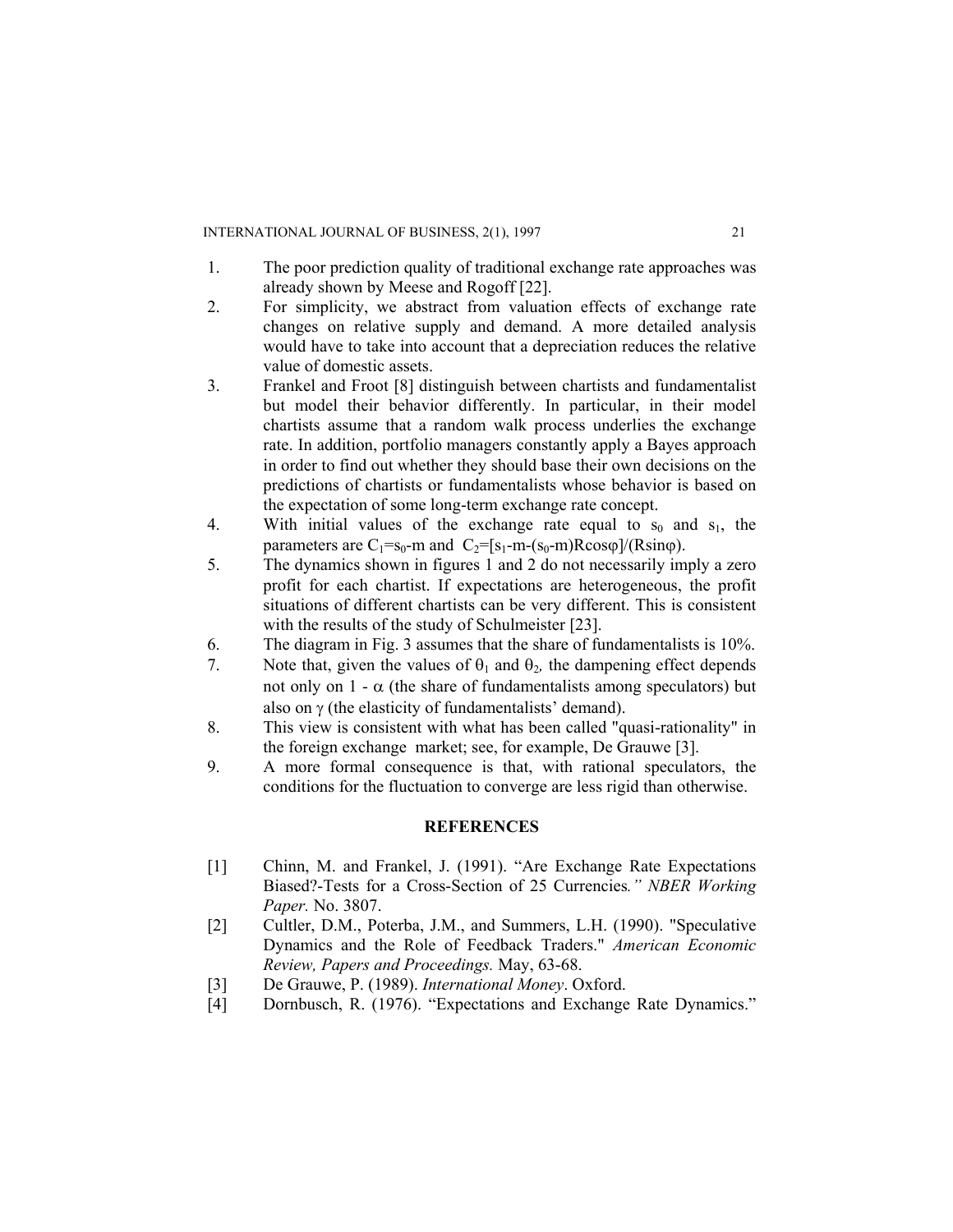*Journal of Political Economy.* Vol. 78, 255-276.

- [5] Edwards, S. (1983). "Floating Exchange Rates, Expectations and New Information." *Journal of Monetary Economics.* Vol. 11, 321-336.
- [6] Frankel, J.A. and Chinn, M. (1991). *Exchange Rate Expectations and the Risk Premium: Tests for a Cross Section of 17 Currencies.* Institute for International Economics. Washington.
- [7] Frankel, J.A. and Froot, K. (1987). "Using Survey Data to Test Standard Proportions Regarding Exchange Rate Expectations." *American Economic Review.* Vol. 77(1), 133-153.
- [8] Frankel, J.A and Froot, K. (1988). "Chartists, Fundamentalists and the Demand for Dollars". *Greek Economic Review.* Vol. 10, 49-102.
- [9] Frankel, J.A. and Froot, K. (1990). "Exchange Rate Forecasting Techniques, Survey Data, and Implications for the Foreign Exchange Market." *International Monetary Fund WP/90/42*. Washington.
- [10] Friedman, M. (1953). "The Case for Flexible Exchange Rates." In: Friedman, M. (Ed.). *Essays in Positive Economics.* Chicago: University of Chicago Press, 157-203.
- [11] Froot, K.A. and Ito, T. (1989). "On the Consistency of Short-run and Long-run Exchange Rate Expectations." *Journal of International Money and Finance*. Vol. 8, 487-510.
- [12] Garber, P.M. (1990a). "Famous First Bubbles." *Economic Perspectives.* Vol. 4, 35-54.
- [13] Garber, P.M. (1990b). "The Dollar as a Bubble." In: Petri, P., and Gerlitz, S. (Eds.). *The Economics of the Dollar Cycles*. 129-147*.*
- [14] Goodhart, C. (1988). "The Foreign Exchange Market: A Random Walk with a Dragging Anchor." *Econometrica.* Vol. 55, 437-460.
- [15] Hartley, P. (1983). "Rational Expectations and the Foreign Exchange Market." In: Frenkel, J.A. (Ed.). *Exchange Rates and International Macroeconomics.* Chicago. University of Chicago Press. 153-188.
- [16] Ito, T. (1990). "Foreign Exchange Rate Expectations: Micro Survey Data." *American Economic Review.* Vol. 80, 434-449.
- [17] Ito, T. and Roley, V.V. (1988). "Intraday Yen/Dollar Exchange Rate Movements: New or Noise?" *NBER Working Paper. No. 2703*.
- [18] Krasker, W. (1980). "The Peso Problem in Testing the Efficiency of Forward Exchange Markets." *Journal of Monetary Economics.* Vol. 6, 269-276.
- [19] Lewis, K.K. (1989a). "Can Learning Affect Exchange-Rate Behavior? The Case of the Dollar in the Early 1980s." *Journal of Monetary*